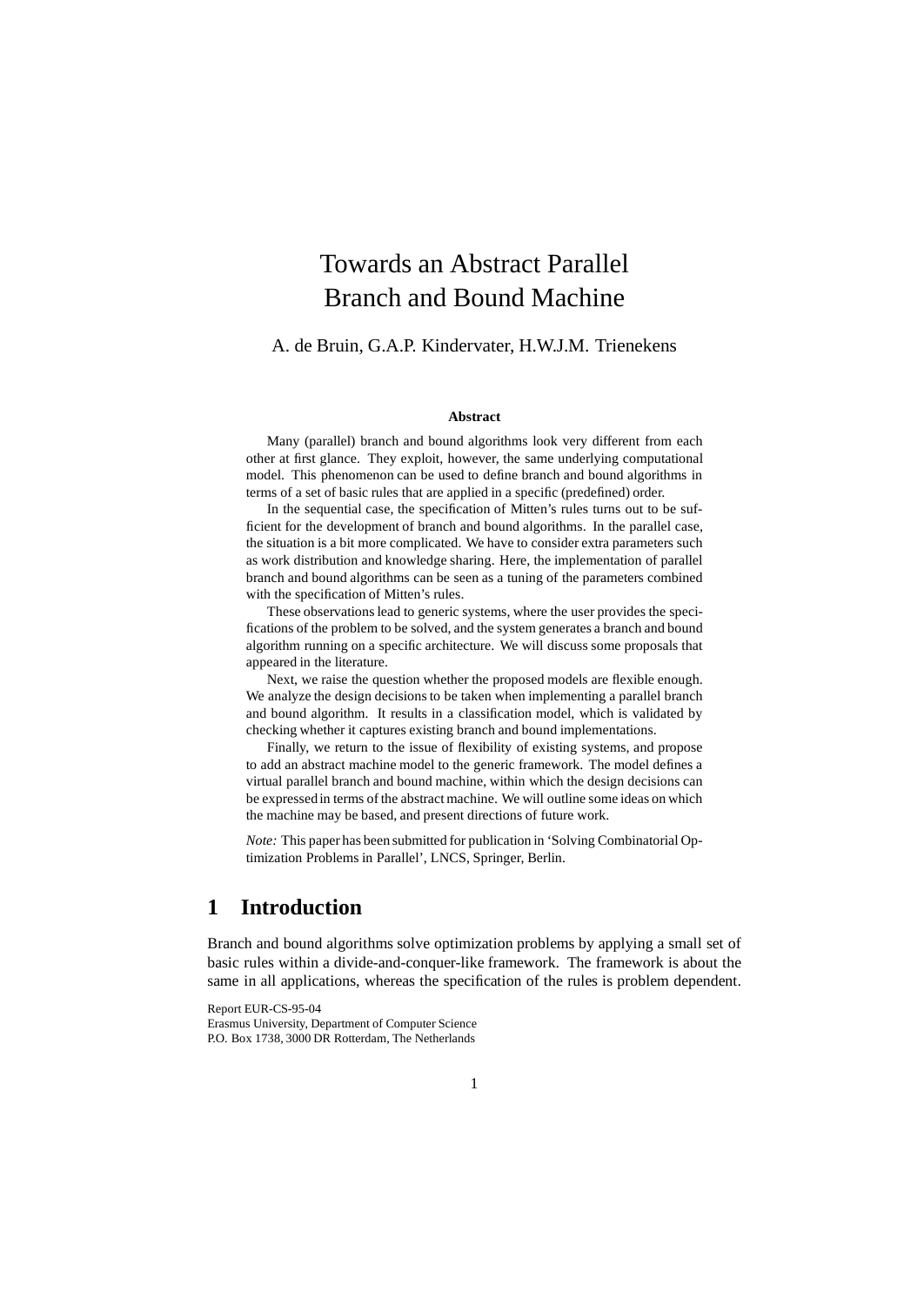This observation forms the main motivation for our paper: an automatic generation of the framework, tailored to the problem to be solved.

Roughly speaking, branch and bound methods generate search trees in which each node corresponds to a subset of the feasible solutionset. A subproblem associated with a node is either solved directly, or its solution set is split, and for each subset a new node is added to the tree. The process is improved by computing a bound on the solution value a node can produce. If the bound is worse than the value of the best solution found so far, the node cannot produce a better solution, and, hence, it can be excluded from further examination. The order in which the nodes are selected for evaluation may be arbitrary, but a well chosen specific order (e.g., depth first or best bound) will generally reduce the computational effort considerably. We refer to Corrêa  $\&$  Ferreira [1995] for a more detailed description of branch and bound and the formalism to be used.

In the description of the algorithm, we can clearly identify the four basic rules, as there are: the *branching* rule for the decomposition of nodes, the *bounding* rule for bound computations, the *selection* rule for choosing the next node to be evaluated, and the *elimination* rule for excluding nodes from possible evaluation.

On sequential computers, the specification of the rules makes up most of the work to obtain a useful algorithm. Further, a better structural understanding of the problem to be solved, i.e., a sharper specification of the basic rules, almost immediately leads to shorter computation times, and larger tractable instances.

The advent of parallel computers changed the situation dramatically. Insight into the problem itself is no longer sufficient to obtain an efficient parallel branch and bound algorithm. Implementations highly depend on the target architecture, and even on the search tree (to be) generated. This situation is highly undesirable from a user point of view. Instead of just coping with the problem itself, the user has to take nontrivial decisions concerning external matters.

To relieve the user from the burden of coping with issues that are hardly related to the problem to be solved, several approaches are possible. First, one could alleviate the pain by providing a library with high-level problem independent routines (e.g., for the manipulation of the search tree). The user has complete control over the solution process, since the library routines have to be called explicitly. An example can be found in Cung, Dowaji, Le Cun & Roucairol [1995].

Another approach is to define an architecture independent virtual parallel branch and bound machine. Here, the machine is responsible for the solutionprocess. User routines play a passive role, i.e., they wait to be activated by the machine. The advantage is clear. The user only has to provide the problem specific functions through a well-defined user interface. The interface should incorporate all relevant aspects of branch and bound, but it must not be too general either. In other words, the interface must ensure that all branch and bound algorithms are captured, but it must not prevent the generation of efficient code. In our opinion, it is not opportune to require that a framework developed for branch and bound is also suited for other tree search algorithms, such as the ones stemming from the area of game trees.

The second approach seems to offer more opportunities for our aim to develop a robust and easy to use branch and bound system, that is able to produce efficient code for arbitrary problems on arbitrary architectures. It will form the base of our paper.

In the remainder, we assume that optimization means *minimization*. In this context,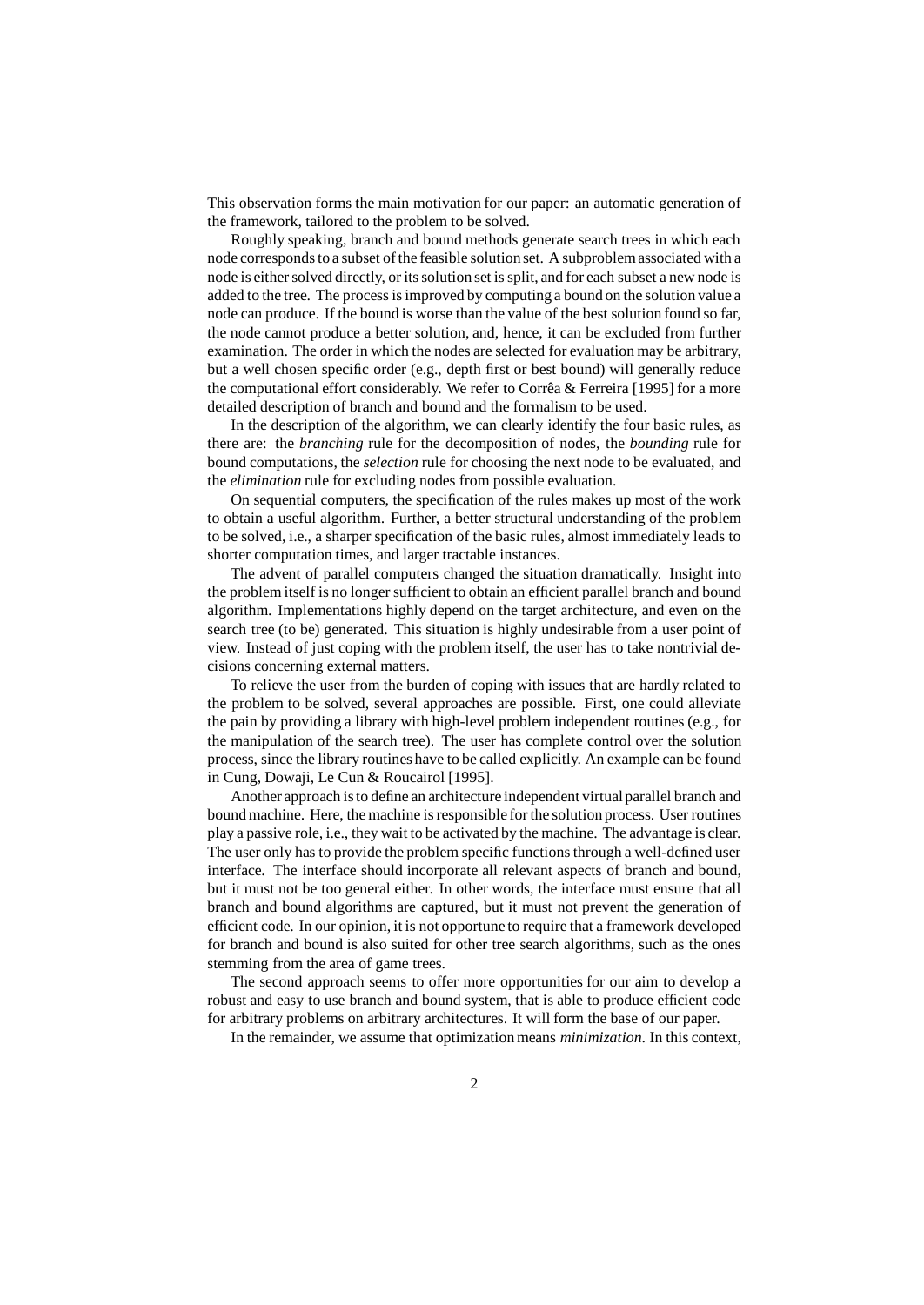a bound means a *lower* bound, and a feasible solution provides an *upper bound* on the optimal solution value. We will further use the notions of *open list* and *active set* to denote the set of nodes that are still to be evaluated. The organization of the paper is as follows.

Section 2 gives an overview of branch and bound. We focus on models that specify the branch and bound paradigm in a problem independent way. When such a branch and bound model is implemented, we arrive at a so called generic branch and bound system.

Section 3 discusses some proposals for generic branch and bound systems that appeared in the literature. In these systems, a user can plug in basic branch and bound rules for the problem at hand, after which the system will generate a (parallel) branch and bound algorithm running on a specific parallel architecture.

In Section 4, we argue whether the proposed systems are flexible enough. Therefore, we first of all need to investigate the design decisions to be taken by an implementor of parallel branch and bound. This results in a classification model, which is then investigated by checking whether existing parallel branch and bound implementations can find a place in it. The section ends with a stochastic model, within which the behavior of a common type of parallel branch and bound algorithm can be analyzed.

Having investigated the possibilities and pitfalls in parallel branch and bound implementations, we return to the question of whether the proposed models for generic branch and bound are flexible enough. Section 5 is devoted to this discussion. An idea is proposed to add an abstract machine model to the generic branch and bound framework within which the design questions treated in Section 4 can be specified.

In Section 6, we will present the conclusions and indicate future work.

## **2 Branch and bound**

The first branch and bound algorithms appear in papers in the fifties and early sixties, where researchers describe enumerative schemes for solving what we would now call NP-hard problems [Eastman, 1958; Rossman, Twery & Stone, 1958; Land & Doig, 1960; Gilmore, 1962]. Because of the generality of the approach and its reported effectiveness, the method became widely spread. In fact, it is still a major tool for solving hard problems. The first ones to call the method *branch and bound* are Little, Murty, Sweeney & Karel [1963] in their innovating paper on the traveling salesman problem.

The key issue in this paper is the observation that branch and bound algorithms can be described in a problem independent way. Lawler & Wood [1966] recognize this in their survey paper — the first paper that presents a *model* of branch and bound. A branch and bound model tries to capture the general ideas that can be found in all branch and bound algorithms (like subproblem decomposition and elimination by lower bound), separating these from the details that are specific for a particular problem instance or algorithm (like the way a problem is represented, or the specification of the lower bound calculation). An example hereof can be found in Corrêa  $&$  Ferreira [1995].

In the next subsection, we will describe some models which have been proposed in the literature. As we will see, the abstraction levels of these models vary. For instance, although each model presents the notion of pruning of subproblems from the open list,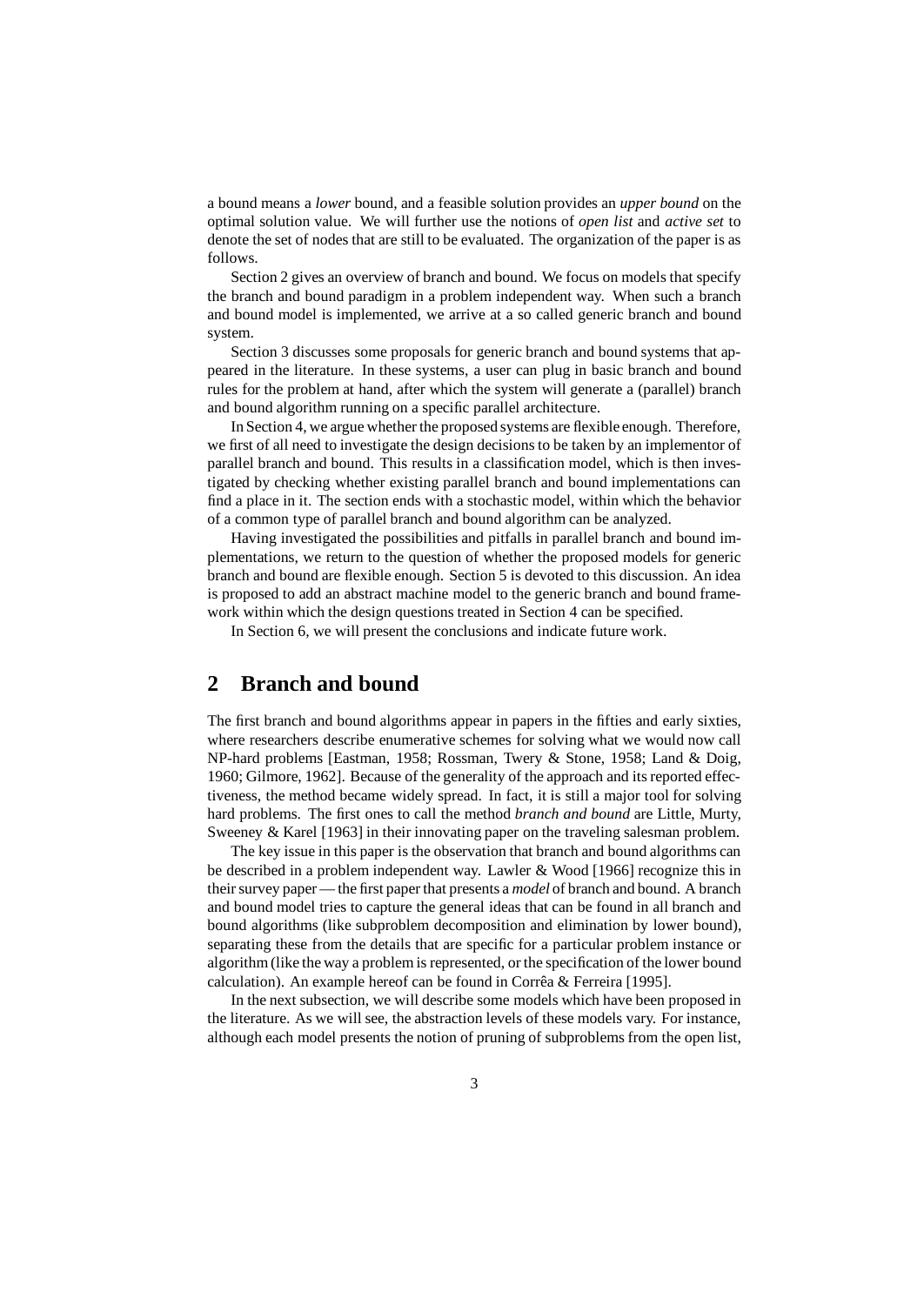the more concrete models, e.g., the model of Ibaraki [1976], incorporate techniques to be used for this purpose (like the bound test, or the dominance test), whereas the more abstract model in Kumar & Kanal [1983] merely describes pruning as an operator from sets of subproblems to sets of subproblems, together with some properties it should exhibit.

A branch and bound model specifies a high-level abstract algorithm operating on abstract data types like 'subproblem', for which operators like 'compute lower bound' are defined. If in such a model the general branch and bound part can be clearly separated from the problem part, then the model can be made practical. The result is called generic branch and bound.

The idea is to generate an implementation of the abstract algorithm. It results in an incomplete branch and bound algorithm suited for general applications. In order to turn the algorithm into a concrete one, the problem specific part must be added, i.e., the implementation of the abstract data types and the associated high-level operators.

The advantage of this approach is that a user can now concentrate on the problem itself, working towards a good implementation of the abstract branch and bound rules, without having to worry about typical branch and bound implementation details. For instance, complications around managing the open list as a priority list (e.g., what to do if the open list outgrows available memory?) have already been taken care of in the generic part. The advantage becomes especially evident when parallel branch and bound is considered, because there are many more implementation details to take care of in this case.

One has to be careful when choosing a branch and bound model on which a generic branch and bound system is to be based. If the model is too abstract a user has to implement potentially very inefficient operators, e.g., the abstract pruning operator in Kumar & Kanal [1983], alluded to above. If, on the other hand, the model is too specific, it might preclude the exploitation of techniques enhancing the efficiency of the algorithm. For instance, if the model specifies that determining whether a subproblem constitutes a feasible solution must be done using an operator provided especially for this purpose, while for a certain problem domain the result is routinely obtained as a side effect of the decomposition, then obviously more work will be performed than needed.

#### **2.1 Models**

In this subsection, we will give a succinct overview of the models of branch and bound appearing in papers by Lawler & Wood [1966], Mitten [1970], Ibaraki [1976, 1977a, 1977b], and Kumar & Kanal [1983] and Nau, Kumar & Kanal [1984]. We will not cover all details, but instead concentrate on the underlying ideas, the data types, and operators that the authors distinguish, and we will give some remarks on the high-level branch and bound algorithms that are presented. We do not discuss more recent models because these are generally slight variants of the older ones presented here.

#### **Lawler & Wood [1966]**

The model of Lawler & Wood is based on the observation that many branch and bound algorithms refer to the idea of the relaxation of hard problems to easier ones. The stan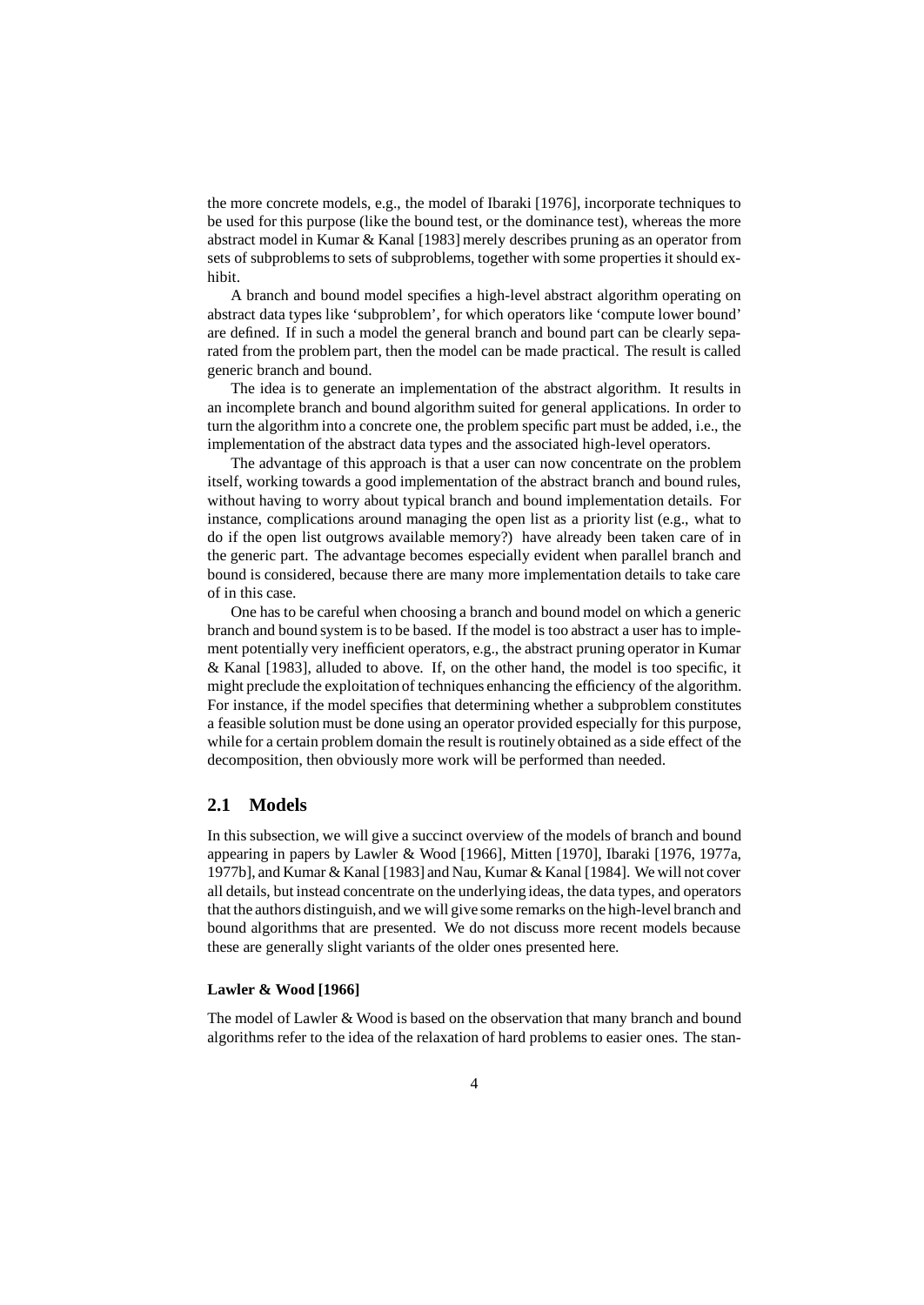dard example is integer programming. The relaxation of the constraint that the optimal solution should be an integer valued vector to the admittance of real valued solutions, transforms the problem into the easier linear programming problem.

Suppose a hard problem *P* is transformed into a relaxation  $P'$ , and suppose  $P'$  has optimal (minimal) solution  $s'$ . Now if  $s'$  is a solution of *P* as well, then  $s'$  is also a minimal solution of *P*, because  $P^{\prime}$  is more general than *P*. If  $s^{\prime}$  is not a solution of *P*, then the objective function value associated with  $s<sup>1</sup>$  must be a lower bound to the minimal solution of *P*. In the latter case, the idea — when branching — is to transform  $P'$  into a set of new problems  $P'_1, \ldots, P'_k$  (for some  $k > 1$ ), by adding constraints to  $P'$  that exclude  $s'$  as a solution of any  $P_i'$ .

Lawler & Wood then investigate necessary properties of the new relaxed subproblems such that solving all of them will eventually yield a minimal solution of *P*, and sufficient conditions for a subproblem to be eliminated by a lower bound test.

Although branching and bounding are clearly visible in the model, emphasis is more on the mechanism behind branching and bounding: a bound is to be obtained by solving a relaxed problem, and children of a subproblem can only be obtained by adding new constraints. One could say that the working of the branch and bound algorithm is obscured by one particular mechanism to be used to obtain a bound or a decomposition.

#### **Mitten [1970]**

The model of Mitten is much more abstract than the previous one, in the sense that it does not emphasize one special technique to obtain a lower bound or a decomposition. This more abstract approach is based on the idea to model subproblems by the set of all their solutions. On the other hand, the idea of relaxation is still visible, because Mitten embeds the set *S* of feasible solutions in a larger set *T* of solutions of a more general problem, and models subproblems not by subsets of *S* but by subsets of *T*, thereby allowing 'infeasible solutions' in the analysis. The representation of subproblems in terms of *T* instead of *S*, however, is not essential (cf. Kumar & Kanal [1983], Nau, Kumar & Kanal [1984], and Corrêa & Ferreira [1995]).

This model is remarkably liberal. For instance, branching is modeled by an operator β, which takes as an argument a set of subproblems (the full open list) and which yields a new set of subproblems (a new open list). Mitten lists properties that β should have, essentially amounting to the condition that each subproblem in the argument (modeled as a subset of *T*) must be partitioned into one or more subproblems ('smaller' subsets in *T*) in the result of the function, under the condition that at each invocation some 'progress' should be made. The model, therefore, allows for more than one subproblem to be decomposed at a time.

Pruning is 'implemented' by three operators. First of all, there is a lower bound operator working on subproblems, which should deliver a lower bound to the value of all solutions in *T* of its argument. Notice that the lower bound is not necessarily a value of a solution in *T*, as was the case in the model by Lawler and Wood.

Secondly, there is an upper bound operator, taking a set of subproblems (the open list) as an argument, which yields an upper bound to the optimal solution over all subproblems in that set. Again, the upper bound is not necessarily the value of a solution.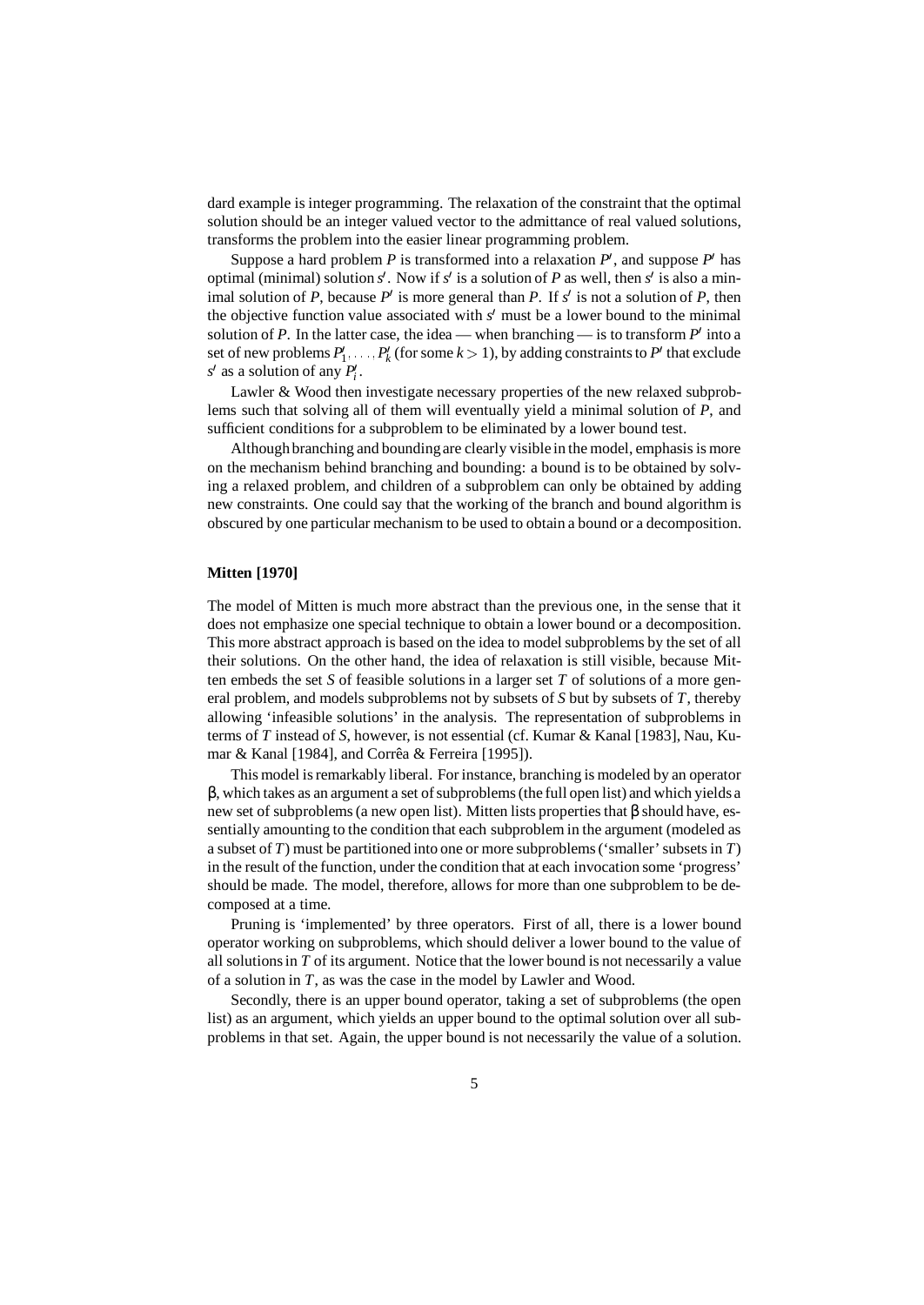In each iteration, all subproblems with lower bound larger than the upper bound on the open list can be discarded.

Mitten also specifies a third operator implementing a feasibility test, by demanding that there exists a collection  $C$  containing only subproblems, the elements of which are not in *S*, i.e., the subproblems contain only nonfeasible solutions. The collection *C* must not necessarily be exhaustive, but it must contain at least all singleton sets. The feasibility operator must be able to decide for an arbitrary subproblem whether or not it is in *C*.

Mitten then proceeds by givinga mathematical definition of a function, say *PRUNE*, acting on collections of subsets of *T* (the open list), and yielding the result after discarding all subproblems detected as infeasible by the feasibility test, as well as all subproblems that are found to be useless by the bound test. The result of an iteration of the abstract branch and bound algorithm starting with open list *A* is then given by  $PRUNE(\beta(A)).$ 

#### **Ibaraki [1976, 1977a, 1977b]**

The contribution of the papers by Ibaraki is threefold. First of all, the subproblems are specified as objects without further structure. This is a useful approach if one wants to derive a generic branch and bound algorithm. The abstract algorithm does not depend on the internals of a problem specification, and it has to manipulate a problem only by applying operators on it. Hence, there is a nice separation of the abstract branch and bound algorithm and the problem dependent part. The generic branch and bound system is responsible for handling the user defined functions in the appropriate way, whereas the user gives structure to the problem by specifying the objects and implementing the operators.

Clearly, the operators should be easily implementable as well. Ibaraki's model specifies an operator *O* which, when applied to a subproblem *P*, should yield all its optimal solutions, and an operator *f* which takes a subproblem *P* and delivers the value of an optimal solution. Unfortunately, these operators are certainly not easily implementable.

However, a closer inspection of the algorithm reveals that the *O*- and *f*-operators are only applied on a specific subset of subproblems, consisting of 'the set of subproblems incidentally solved in the computation of the lower bound'. Although this seems a strange phenomenon at first sight, the idea is in fact plausible in case lower bounds are calculated by a relaxation of the problem to be bounded. So again, we encounter a model where bounding by relaxation is essentially incorporated.

The second contribution of Ibaraki's model is that dominance is modeled, by defining a dominance relation with the property that, if  $P$  dominates  $P'$ , the optimal solution of  $P$  is no greater than that of  $P'$ . Again, the approach is quite amenable to generic branch and bound, because the user can now specify a relation with the above property which can be efficiently implemented. The abstract algorithm could then take care of the nontrivial job of checking whether newly generated subproblems are dominating or are dominated by older subproblems.

The final contribution of the model is the introduction of the idea of a selection operator. The general operator is difficult to implement because it takes a set of subproblems (the open list) as an argument. Ibaraki proposes to define the selection operator using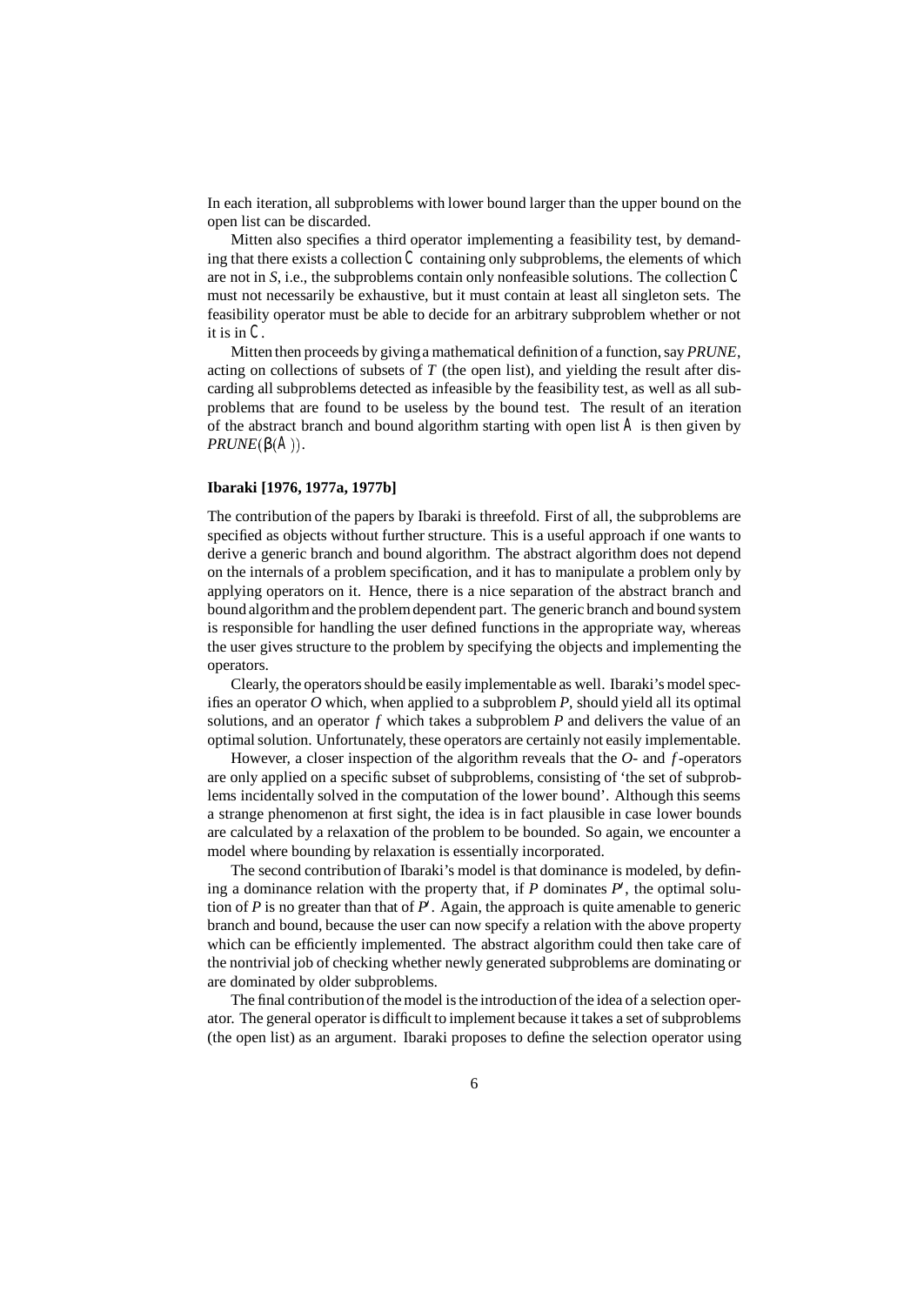a heuristic function *h*, which assigns to each problem a priority. This operator can be straightforwardly implemented for a specific problem by the user. The selection operator is then defined as 'select the subproblem with the best *h*-value', which amounts to the fact that the abstract branch and bound algorithm should implement the open list as a priority list.

#### **Kumar & Kanal [1983], Nau, Kumar & Kanal [1984]**

The model of Kumar & Kanal [1983] is a variant of Mitten'smodel in two respects. First of all, it models a subproblem by its set of feasible solutions only. The paper shows that building an abstract branch and bound model using this representation of subproblems is not an essential restriction of Mitten's model.

The second deviation from Mitten's model is a more liberal definition of the *PRUNE* operator. The operator is now specified as a function that takes a set of subproblems and delivers a new set of subproblems with the property that the optimal solution over all subproblems in the argument has the same value as the optimal solution over all subproblems in the result set. A very general definition indeed, the operator does not specify any mechanism such as a lower bound test, a feasibility test, or a dominance relation. Due to its generality, the *PRUNE* operator is not very suitable for generic branch and bound, because the user now has to specify an operator which takes as a parameter a set of subproblems, which is clearly a harder task then specifying a lower bound calculation on one subproblem, or a dominance relation between two subproblems.

In a subsequent paper [Nau, Kumar & Kanal, 1984], a few refinements of the model are presented. First, the generalized model is restricted in several ways by showing how the *PRUNE* operator and the branch operator can be implemented in terms of simpler operators (for the branch operator, this has been discussed already in Ibaraki's model). It leads to several 'more concrete' abstract branch and bound algorithms, e.g., one where pruning is realized only by lower bounds, and another where both lower bounds and dominance are used for pruning.

Furthermore, also along the lines of Ibaraki's model, it is argued that a distinction should be made between the representation of a subproblem and the set of all feasible solutions of a subproblem, i.e., that modeling a subproblem by its feasible solutions is not adequate, since concrete branch and bound algorithms act on representations, and not on sets of solutions.

For instance, it is quite well possible that branching from a subproblem*P* yields only one new subproblem  $P'$  (with the same set of feasible solutions). This means that the lower bound operator cannot be adequately captured by the original model [Kumar & Kanal, 1983], because calculating a lower bound for *P* might yield another value than for  $P'$ , whereas in the model they are represented by the same solution set.

The paper, therefore, suggests an adaptation of the model. Each subproblem is now represented by an abstract representation, whereupon the operators should act. The desired properties of the operators are defined in terms of a 'derepresentation' function, which is like the *O*-function of Ibaraki.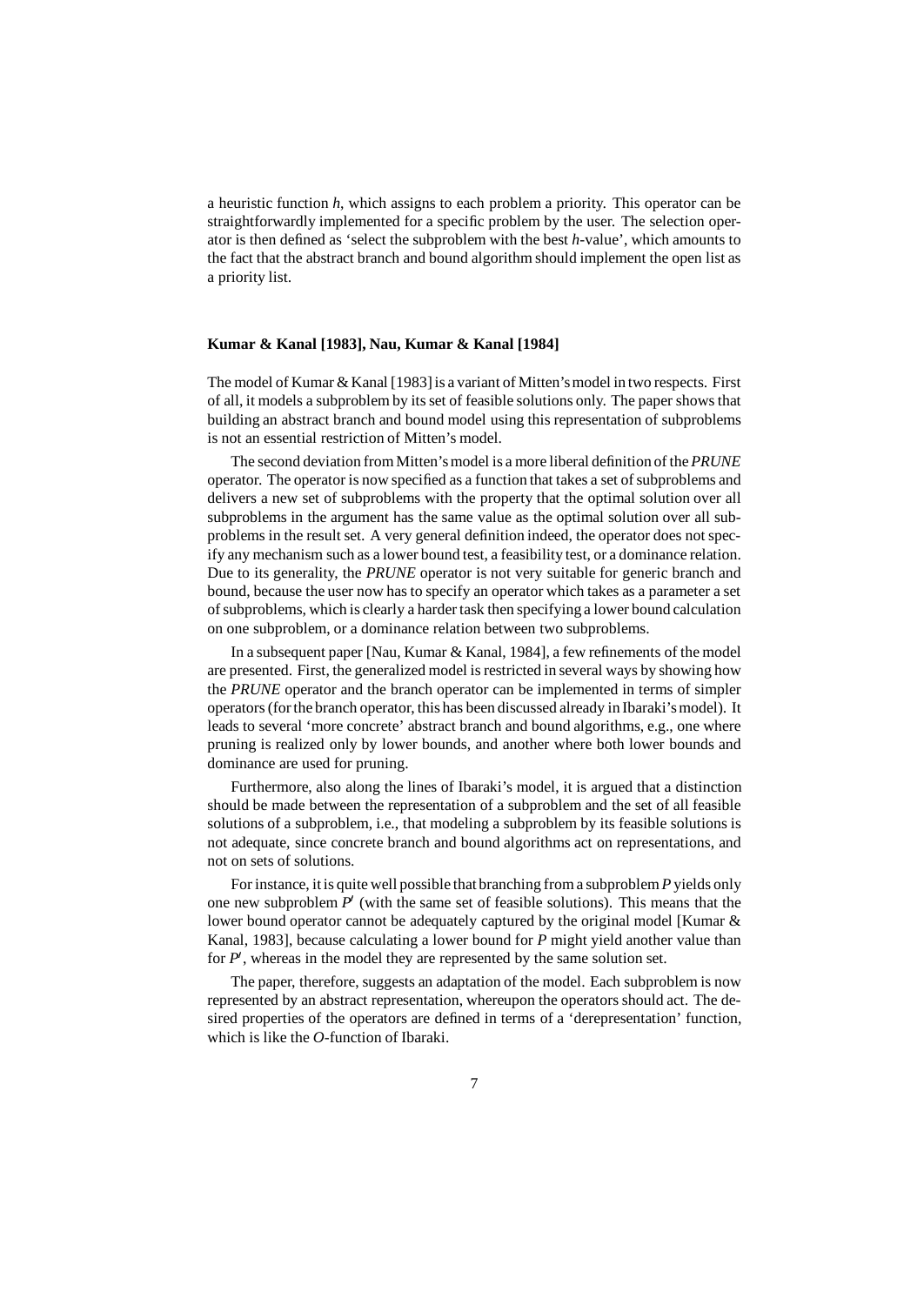#### **2.2 Comments**

The branch and bound model of Lawler & Wood has been quite influential, which is one of the reasons why confusion has arisen about the essentials of branch and bound (as we now appreciate it). An overview of some of the disagreements on whether this or that particular algorithm (e.g., alpha-beta game tree search) can be classified as a branch and bound instance, is given in Kumar & Kanal [1983] and Nau, Kumar & Kanal [1984].

Ibaraki's model can be seen as a formal specification of (a generalization of) the Lawler & Wood model. It fits closely to branch and bound as applied in practice, and provides a good starting point for building a generic system on. Parallelism, however, is not contained in the model, but it can be incorporated in a simple way.

The Mitten and Nau, Kumar & Kanal models are quite general and mathematically very attractive. The iterative process of replacing the open list *A* by  $PRUNE(\beta(A))$  until an optimal solution is found, is a pure formulation of the branch and bound paradigm. However, since the operators involved are applied to full open lists, they are very powerful. As said before, they are generally not easy to implement. Another reason why the operators are not very attractive, is that now the framework has less options for parallelization, which may seem strange at first glance, because the operations allow for the evaluation of several nodes in a single iteration of the algorithm. In this scenario, however, the user becomes responsible for creating sufficient parallelism and the system must be able to detect it, both of which are, of course, undesirable, if not impossible. Without internal knowledge of the user defined operations, the framework can only parallelize by distributing the operations over several processors. A better parallelization can, therefore, be obtained when the user specifies many small operations instead of a few time-consuming ones, as in the mechanism of Ibaraki.

# **3 Proposals for generic branch and bound**

A number of generic branch and bound systems can be found in the literature. Most of them have been developed to obtain efficient parallel implementations of branch and bound algorithms on a specific architecture in an easy way.

There are several reasons why generic branch and bound has not been very popular on sequential computers. One is that after the specification of the basic rules the translation to a sequential algorithm is rather straightforward. The coding of the rules forms most of the work, and the implementation of the method itself is rather simple.

What is more important, is the observation that — generic or not — the most important feature of sequential branch and bound is the fact that almost all of the effort can be put into getting a better structural understanding of the problem. A more subtle formulation of the rules, such as sharper bounds or a more elaborate branching criterion, immediately pays off in shorter computing times.

In this section, we will briefly deal with three approaches to generic parallel branch and bound: the DIB system (a distributed implementation of backtracking) from Wisconsin [Finkel & Manber, 1987], the system developed in Karlsruhe [Kuck, Middendorf & Schmeck, 1993], and the East Anglia system based on the higher-order function approach [McKeown, Rayward-Smith & Turpin, 1991; Rayward-Smith, Rush &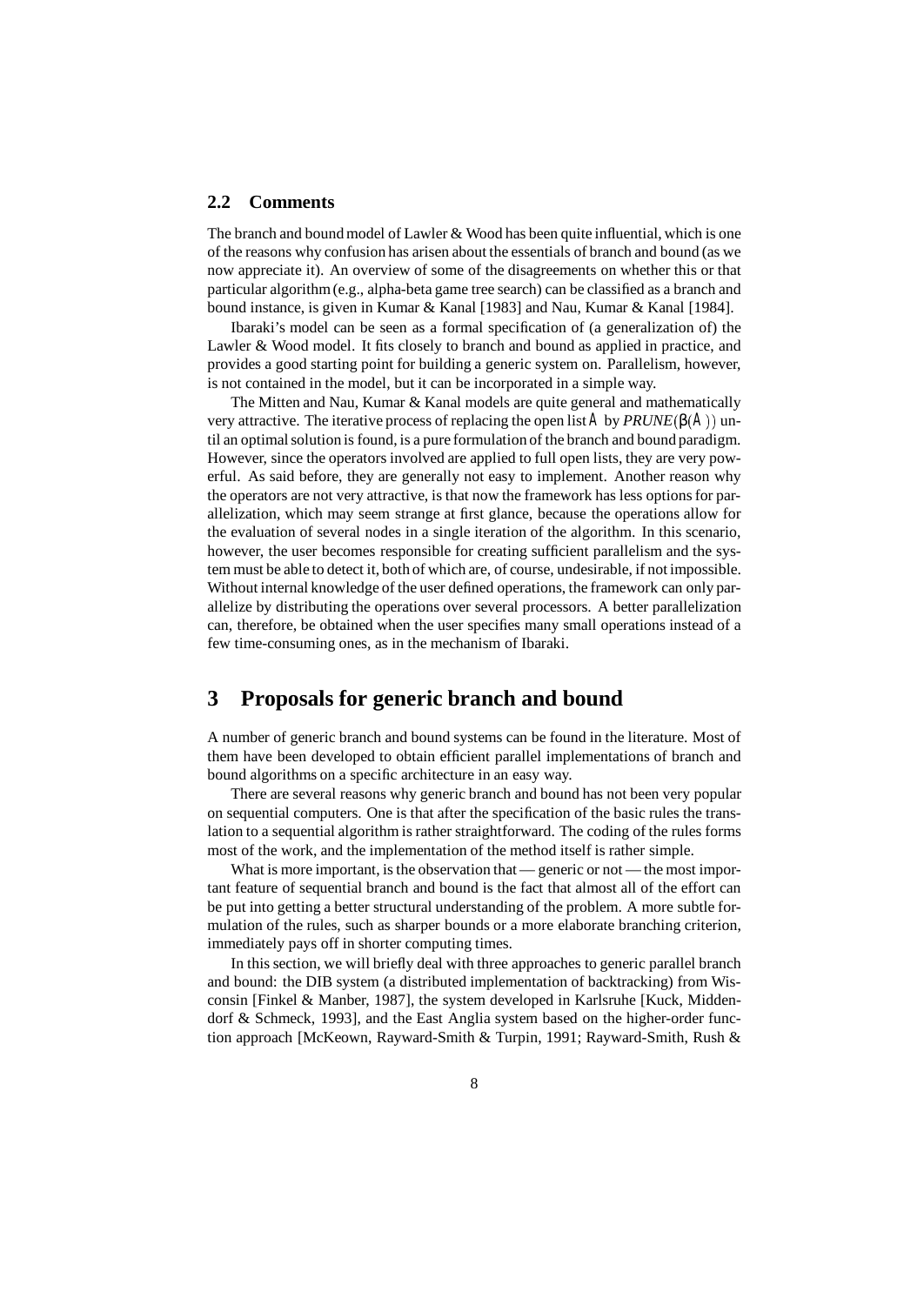McKeown, 1993]. The approaches have in common that they adopt a parallel version of Ibaraki's model (see Section 2.1), where the parallelism is exploited at the level of the evaluation of nodes. The distribution of the nodes over the processors is restricted to one or sometimes more (East Anglia) fixed strategies.

#### **The DIB system [Finkel & Manber, 1987]**

The DIB system is a generic system for backtracking (i.e., it is more general than generic branch and bound), and has been implemented on the Crystal multicomputer, consisting of a number of VAXes connected by a fast token ring network. The user has to define a data type ProblemType, and can specify a number of procedures acting on objects of this type, three of which are mandatory: FirstProbdefining the original problem, the root of the search tree which is an object of type ProblemType, Generate defining how a (sub)problem can be decomposed, and PrintAnswer needed for output.

Branching is implemented piecewise. Each call of Generate delivers one child. This operator accepts the parent problem as input parameter. The parent must also be an output parameter because it has to be updated by Generate: it must be registered how many children have been generated already. The procedure has an output parameter of type ProblemType, which will be the newly generated child.

The user has no means to control the way subproblems are divided over the machines. DIB is quite autonomous in that respect. It generates children by calling Generate, and distributes these over the available machines. There is no global list of subproblems, and priority of subproblems cannot be taken into account.

Interestingly enough, the DIB system accepts implementations of problem dependent procedures, in which the user inserts calls to procedures defined by the DIB system itself. In this way, communication can be established. For instance, DIB defines a procedure ReportResult that takes a parameter *P* of type ProblemType, which might contain a solution. The effect is that *P* is sent to the supervising machine, which then automatically applies the user defined operator PrintAnswer to *P*.

In order to be able to implement branch and bound, global information, such as the current upper bound, must be made available to all machines. To this end, DIB offers a broadcast mechanism. The user should define an additional type InfoType. Objects of this type can be sent to all other machines in the network simultaneously by calls of the procedure BroadcastInfo. Receiving machines can become aware of newly sent information by executing the DIB procedure UseNewInfo.

Although DIB offers meager tools to update and interrogate central data, and is, hence, not very well suited to implement branch and bound, the system has been discussed here because it gives an idea on how the interface of a generic branch and bound system might look like. Especially the idea to provide the user with the option to call procedures supplied by the system in the implementation of the problem dependent operators, is interesting. Such a mechanism is not found in the other generic systems discussed below.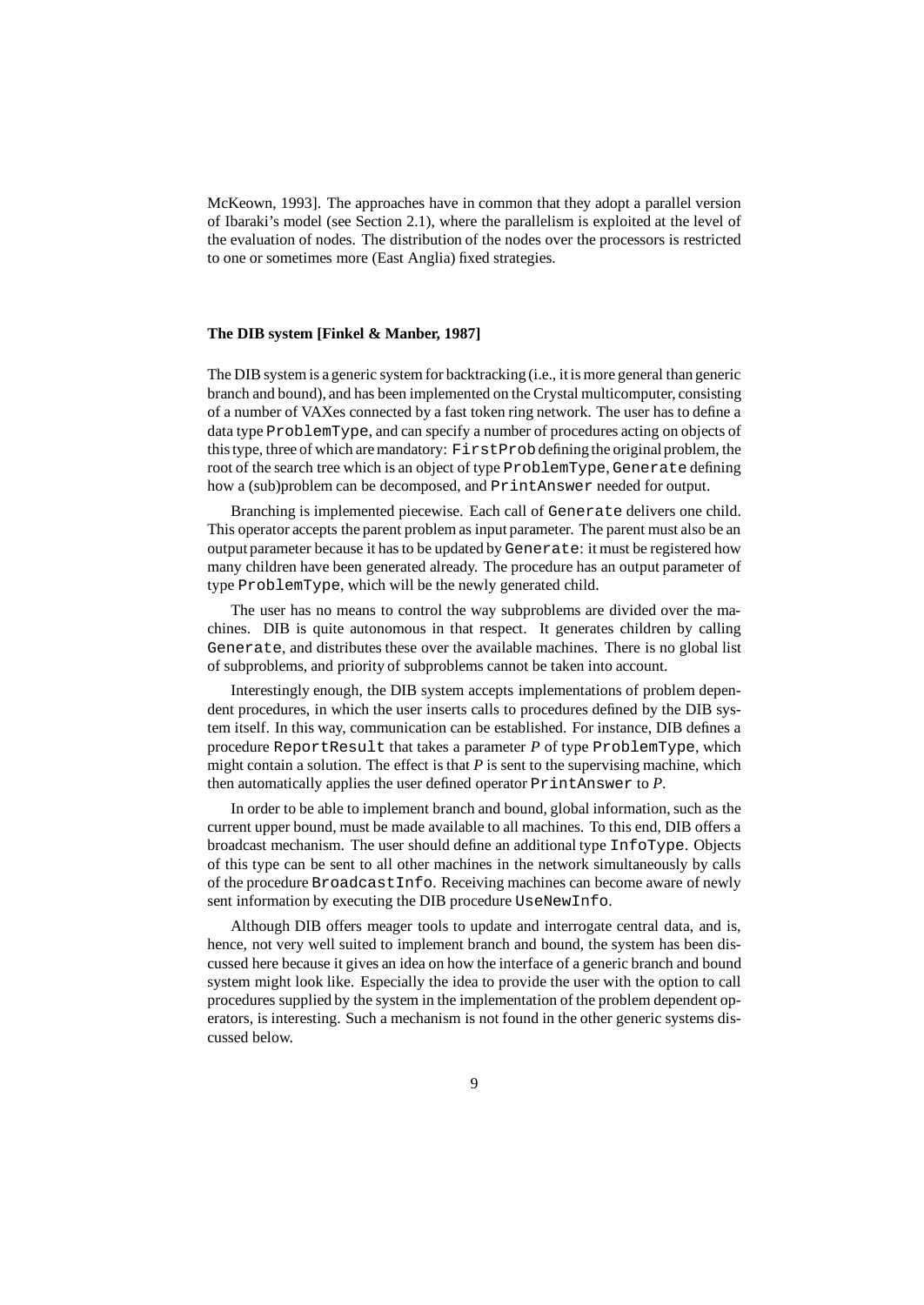#### **The Karlsruhe system [Kuck, Middendorf & Schmeck, 1993]**

The Karlsruhe system by Kuck, Middendorf & Schmeck is a rather straightforward generic branch and bound system, implementing branch and bound with elimination of subproblems only by bounding, and selection of subproblems using a heuristic priority function. The user should describe the problem to be solved in terms of two data types, which implement the type subproblem, and a handful of instance functions, implementing the branch and bound operators.

The system accepts the operators GenerateNodeForInitialProblem, which should define the problem to be solved, CreateChildren, which should implement the branching operator, CalculateLowerBound for the lower bound computation, and CalculatePriority for the determination of the priority of a subproblem in the open lists. Furthermore, there should be an operator IsTerminalNode that tests whether a subproblem cannot be branched from any more. On such terminal subproblems, the operator CalculateSolution will be applied to extract the optimal solution. Finally, an optional operator CalculateHeuristicSolution can be provided which determines a (possibly suboptimal) solution for a subproblem, which could be used as an upper bound.

An interesting idea is to define a subproblem in terms of two data types instead of one. One data type stores a complete description of the initial problem (e.g., the distance matrix in the case of the traveling salesman problem), while the other serves to describe a subproblem in a short way by giving the 'moves leading to this subproblem', i.e., by giving a representation of the steps needed to transform the initial problem into the subproblem at hand (e.g., a list of required and forbidden edges). Another way to look at the mechanism is to consider the initial problem as a completely unspecified solution from which the optimal solution is built up in a stepwise fashion, by adding more and more components or constraints. For instance, solving a shortest path problem can be done by extending the candidate shortest path with a new edge in every step, starting from the empty path. This technique to represent a subproblem by two data types has a beneficial effect on the efficiency of the resulting algorithm. Subproblems must be stored in the priority list, and if subproblems are small, the list can contain more of them. Moreover, in parallel implementations subproblems will frequently be sent from one processor to another, and smaller descriptions of subproblems will result in faster transmission times.

The system transforms the rules and data given by the user into a parallel branch and bound system running on a transputer network. A sequential implementation is provided as well. The parallel system is built around local open lists. Subproblems with high priority are distributed regularly between neighboring processors. The only parameter the user can influence is the rate according to which node exchange takes place. The system has been tested on the traveling salesman problem and the set covering problem.

The Karlsruhe system implements a rather rigid abstract branch and bound algorithm. A user can influence the resulting algorithm only by tuning the operators, and a little bit by setting the exchange rate of subproblems between adjacent processors. Regrettably, the paper is rather loose in its description of the user interface. The interface should be tested on more branch and bound problems in order to determine its strengths and weaknesses.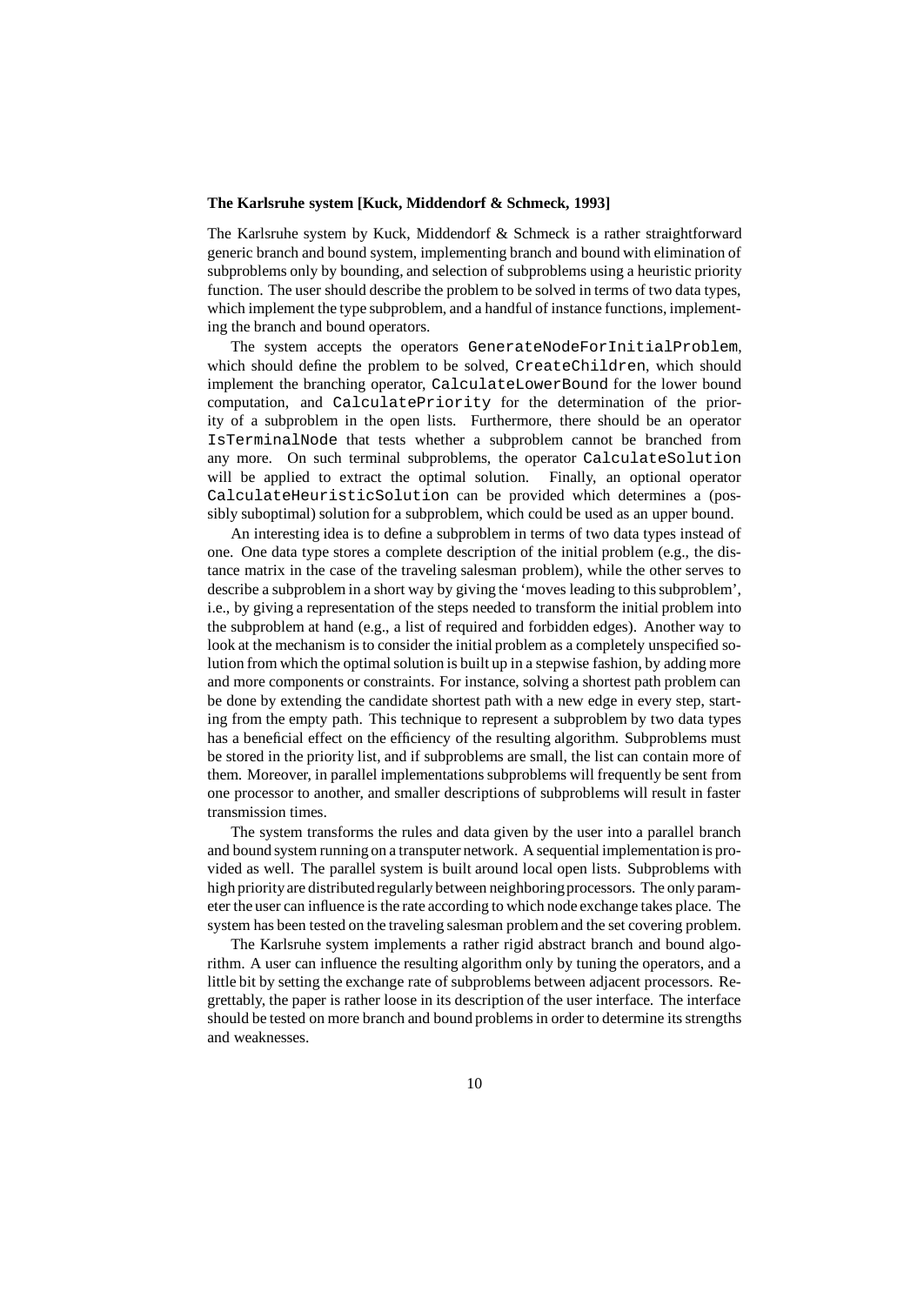#### **The East Anglia higher-order function approach [McKeown, Rayward-Smith & Turpin, 1991; Rayward-Smith, Rush & McKeown, 1993]**

The East Anglia system is much more elaborate than the Karlsruhe system, both in the abstract branch and bound operations it can handle and in the run time options with which the user can tune the efficiency of the execution of the resulting algorithm. There is a sequential implementation, as well as a parallel implementation on a Meiko transputer rack. In the sequential case only, the user can use pruning by dominance and even by isomorphism (cf. Ibaraki [1978]).

Subproblems are represented in a similar fashion as in the Karlsruhe system. The user should provide the operators Bound and Priority with the obvious meaning, and an operator IsDom, taking two subproblems and yielding a boolean, which will be true if the first subproblem dominates the second one. Also, an operator Isomorph can be specified for checking isomorphism. Checking whether a subproblem corresponds to a feasible solution is done in two stages: first, the operator Label determines a solution for the subproblem, and then, the operator IsFeasible determines whether the solution is a feasible one. For the correctness of the algorithm, the operator Label must deliver a feasible solution only if the feasible solution is an optimal one. The reason behind this mechanism is unclear.

Branching can be defined by an operator Child, which takes a subproblem and delivers a list of its children. However, to relieve the user of the burden of maintaining lists, it is also possible to define auxiliary operators, not unlike the one used for decomposition in the DIB system, from which the generic systems can build its own Child operator.

Some techniques for diminishing the overhead associated with testing for dominance and isomorphism are available as well. For instance, the user can define an operator which associates a class number with a subproblem. These class numbers should have the property that, if one subproblem dominates another one, both subproblems should have the same class number. The generic system will store subproblems in equivalence classes, and only subproblems in the same class need to be compared, i.e., subjected to the user defined dominance operator.

For the parallel implementation, a few mechanisms can be used to distribute subproblems over the processors. Furthermore, the user can specify whether the parallel branch and bound algorithm will be synchronous or asynchronous, and, in the latter case, how many processors will share a list of active subproblems. Extremes are one global list for the whole system, or one local list for each processor. In this way, many algorithms given in Corrêa & Ferreira [1995] can be specified.

The East Anglia system is by far the most flexible generic branch and bound system of the three. Unfortunately, the papers do not comment on the applicability of the interface, i.e., there is no evidence whether existing branch and bound algorithms can be described easily using this interface, and whether such a description will be transformed by the system into an efficiently executing parallel program, using the tuning options available to the user.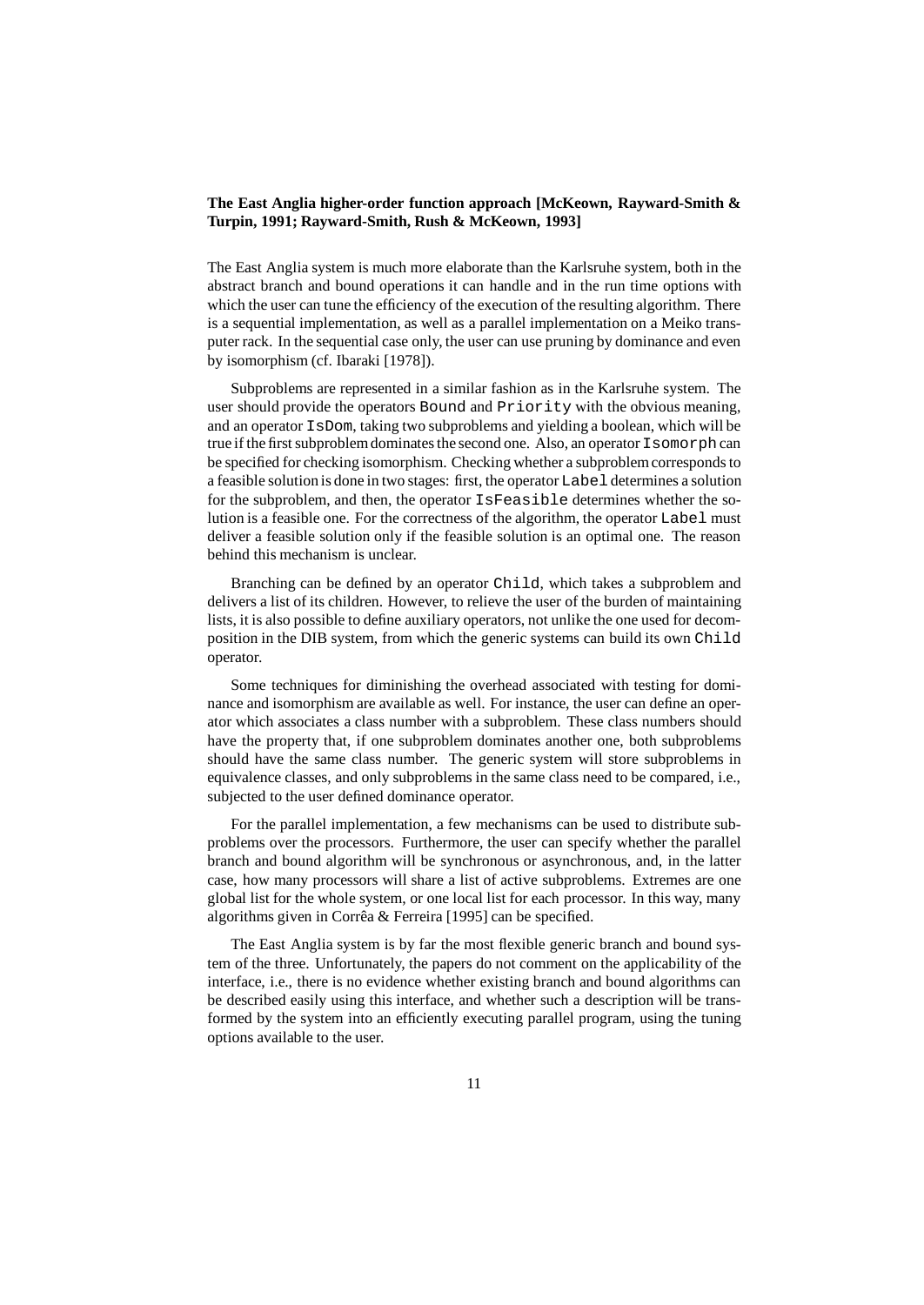### **4 Towards generic parallel branch and bound**

As argued before, generic branch and bound does not add much value on sequential computers. However, if a generic system is desired, the interfaces of the Karlsruhe and East Anglia systems form a sound basis. Most likely, only minor changes have to be made to meet the user's needs.

In the parallel case, things are different. The user not only has to take care of the basic branch and bound operations, but also needs to take into account a number of design issues as well, e.g., which load distribution strategy should be applied, should there be one global open list or should this list be distributed, and if so, how? The generic systems presented in the previous section may define a useful interface, but on the design issue part they are evidently shortcoming.

Furthermore, there are technical issues to be investigated, related to the architecture of the target parallel machine, things like the precise technicalities of the interprocess communication mechanism, the system calls needed to establish a number of cooperating processes on different machines, and the like.

If we want to make some statements about whether generic branch and bound can be of some help here, and if so, which features should be added to generic branch and bound, we first have to make a little study of parallel branch and bound as such.

The parallelization of branch and bound algorithms is possible at different levels. In the first place, the parallelism inside the basic rules can be exploited. This type of parallelization may give good results, but has the disadvantage that it requires insight into the problem to be solved, which of course is an enormous drawback for a generic system. Second, in general many nodes are available for evaluation. Hence, the evaluation of nodes in parallel also may give good speedups. Here, we do not need to know anything about what is going on inside the evaluation of a node. The approach will, therefore, be the ideal basis for a generic system.

Although the parallel evaluation of nodes seems a simple mechanism, the effort required to achieve an effective implementation should not be underestimated. There is a trade-off between keeping the processors busy doing useful work (i.e., evaluating nodes that might lead to an optimal solution) and the work to be done by the parallel algorithm to reach that goal. There are many solutions to this so called *dynamic load balancing* problem. Depending on the problem type, problem instance, and architecture to be used, a different method may be effective.

In the literature, a diversity of algorithms can be found. It turns out, however, that the algorithms, although very different at first glance, use the same basic computational model, and that they can be classified by means of only a few parameters. In the remainder of this section, we will review a taxonomy that, as far as we know, captures all algorithms proposed so far. We will demonstrate by some examples how parallel branch and bound algorithms indeed fit into the taxonomy. Finally, we will review preliminary work which may help us to take a decision on how to tune important parameters automatically.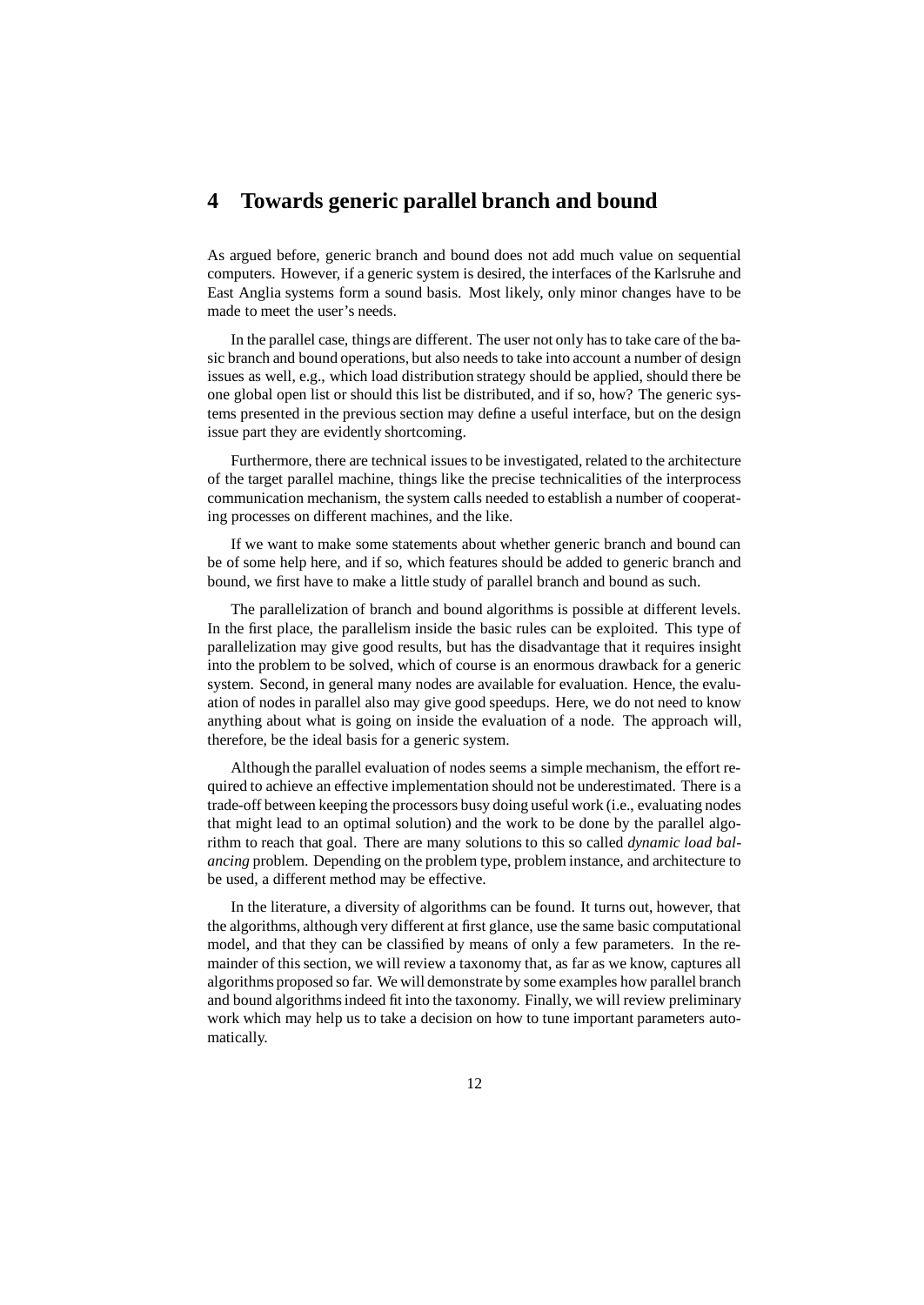### **4.1 A classification model**

As the division of the work among the processors is an important part of a parallel branch and bound algorithm, the storage of the set of active nodes is the first parameter to consider. Another parameter is the access to the set of nodes. Can it be done at arbitrary moments during execution, or do processors have to wait for each other, i.e., is the algorithm synchronized or not? The taxonomy proposed in Corrêa & Ferreira [1995] is based on these parameters. De Bruin & Trienekens [1992] consider additional parameters, such as the unit of work and the possibility of interrupting a processor during its execution.

We will now explain the parameters in more detail, following the above mentioned references closely.

The first parameter concerns the *storage of the active nodes*. Extremes are the *shared data object* model and the *distributed data* model.

In the shared data object model, there is a single database containing the set of active nodes. At any point in time, the processors keep the database consistent with all generated information. The advantage is clear: as the database contains all interesting information, the processors can work on nodes that are of highest priority. The disadvantage of keeping the database consistent is that the processors have to communicate frequently. Not surprisingly, the communication may be a bottleneck in some situations.

In the distributed data model, each processor maintains a database with a set of active nodes. When selecting a node, a processor retrieves the node from the local database, and newly generated nodes are kept locally as well. Measures have to be taken when a local database becomes empty and, hence, a processor may become idle. There are many solutions to overcome this problem of *dynamic workload sharing*. We will give some examples later. The advantage of the model is that the communication can be kept to a minimum, but the certainty that processors always are doing useful work is lost.

The above models can be seen as both ends of a broad spectrum. In between them, there is a variety of others. For instance, the processors can be split into groups, where each group behaves according to the shared data object model, and the groups apply the distributed data model among themselves.

A second parameter to be chosen is the *unit of work*. Up to now, we have implicitly assumed that the database, whether global or local, was updated each time a node had been evaluated. One can, however, also think of letting a processor perform a limited search starting from a given node (which decreases the need for communication), or think of splittingthe evaluation of a node with respect to the basic rules and updating the database after the completion of each of the rules (which increases the communication, but at the same time improves the quality of the database).

The third parameter is the *synchronization switch*. When completing its unit of work, a processor has two options: it waits until all other processors have completed their unit of work too, or it continues immediately. Especially in the pure shared data object model, it may be favorable to wait for other processors. Synchronization implies that the processors have full knowledge of the solution process at the time of selecting a new unit of work. Consequently, the processors can choose the 'best' units of work. In the asynchronous case, a processor might not be aware of important information that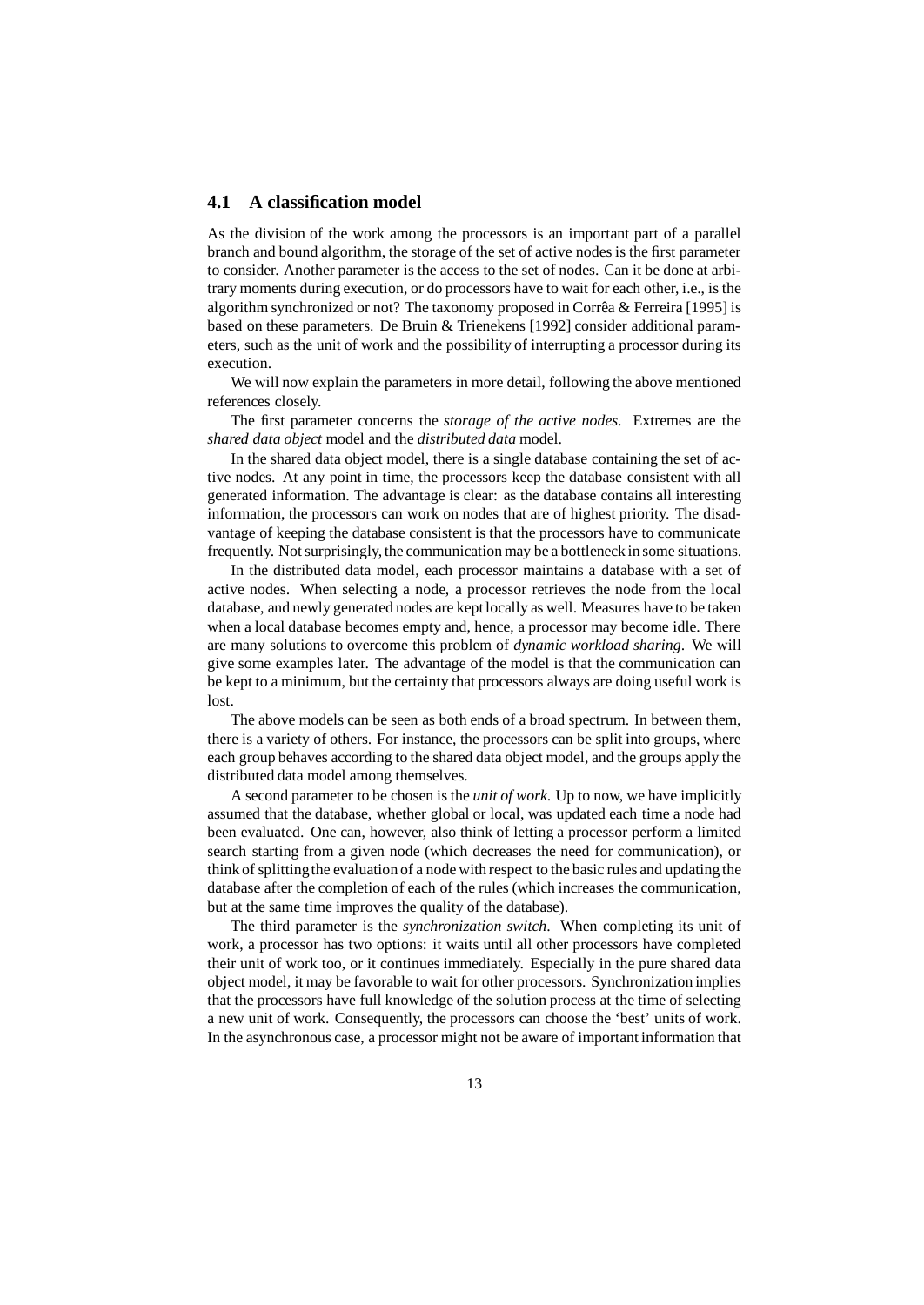is being generated by another processor. Again there is a trade-off between the possibilities. Synchronization will limit the amount of (what turns out to be) useless work to be performed, but also causes (unnecessary) idleness of processors.

As last parameter, we consider the *interruption switch*. To be able to use the information generated by other processors, a processor has to detect the update of the database. There are two basic ways in which a processor can become aware of an update: the processor can poll the database, i.e., check the database at regular time intervals, or the processor can be interrupted whenever the database is updated. Upon an interrupt, the unit of work currently being worked upon is preempted, the processor checks the database, and decides whether to continue with the current unit of work or to perform another task which at present seems more appropriate. In the latter case, the preempted unit of work is stored in its current state in the database.

Tuning the parameters is not always easy. It depends on factors like problem type (i.e., the specification of the basic rules), the problem instance (the size of the set of active nodes may vary heavily), and on the architecture (not every architecture supports arbitrary settings of the parameters, communication protocols may be fast or slow, etc.).

The target architecture also plays an important role in the last phase of the implementation. Processor capabilities and interconnection networks influence the actual implementation in its final stage.

Looking at the implementation of a parallel branch and bound algorithm, the path from the basic rules to implementation is much more complicated than in the sequential case (see Figure 1). Programming turns out to be a precise job, bearing in mind all possibilities.

But suppose an efficient implementation has been obtained for a particular computer, what happens if this computer is replaced by another one? Most likely, a new algorithm has to be developed. The parameters have to be tuned again, and a new implementation has to be made. The situation becomes bizarre in cases where the underlying architecture remains the same, but where the basic rules (for the same problem) are modified or the problem instance to be solved is changed. Even then, a redesign of the implementation may be needed.

#### **4.2 Examples**

The taxonomy described in the previous section turns out to be quite powerful. We will illustrate this on some examples. In the algorithms, we do not mention the update of the current best solution: in all cases, a processor which computes a better solution to the problem, sends the solution to all other processors immediately.

#### **Li & Wah [1986]**

As the algorithm described by Li & Wah uses the shared data object model, in a synchronized fashion, it can be considered the 'classical' parallel branch and bound algorithm. In the algorithm, the processors evaluate a node (i.e., perform the branching, bounding, etc.), update the global database, wait for each other to be ready, and then decide collectively which nodes should be evaluated in the next iteration. Interrupts do not occur.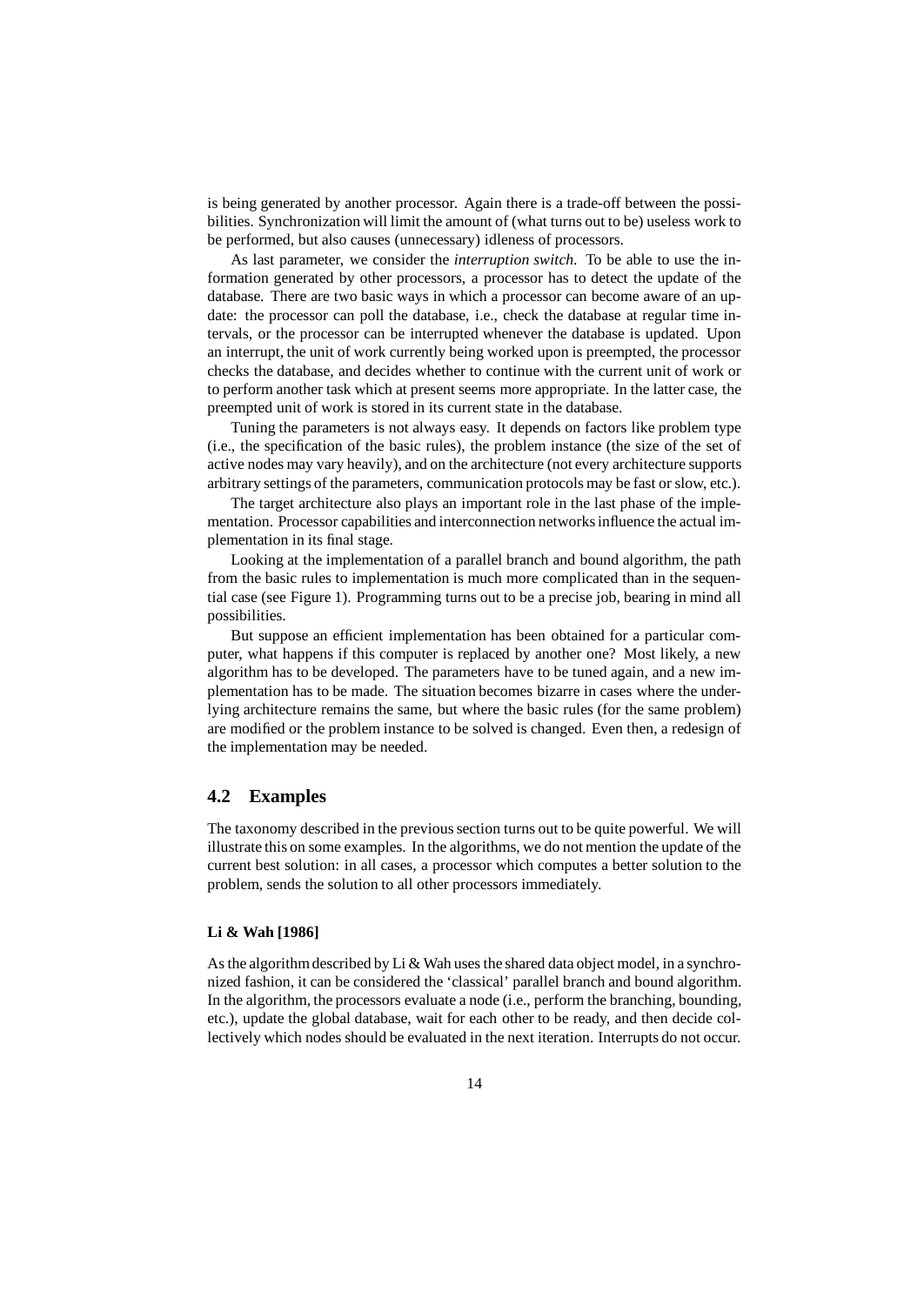

Figure 1: The implementation phases.

#### **Trienekens [1990] and Kindervater [1991]**

The algorithms developed by Trienekens and by Kindervater are essentially the same: both are based on the farmer-worker (often also called master-slave) principle. A farmer processor keeps track of the nodes that are to be considered for branching, and the other processors (the workers) evaluate the nodes. An idle worker processor immediately receives a node from the farmer, evaluates the node, and sends the results back to the farmer. The algorithm is about the same as the previous one, except that the database is stored in a single processor, and that there are no synchronizations.

The difference between the two implementations lies in the reported performance. Trienekens obtains quite good speedups, where Kindervater does not. As the underlying problem differs (traveling salesman vs. jobshop), the times needed for the evaluation of a single node are wide apart. In the jobshop problem, the time needed for an evaluation is very small and the farmer becomes a bottleneck, whereas in the traveling salesman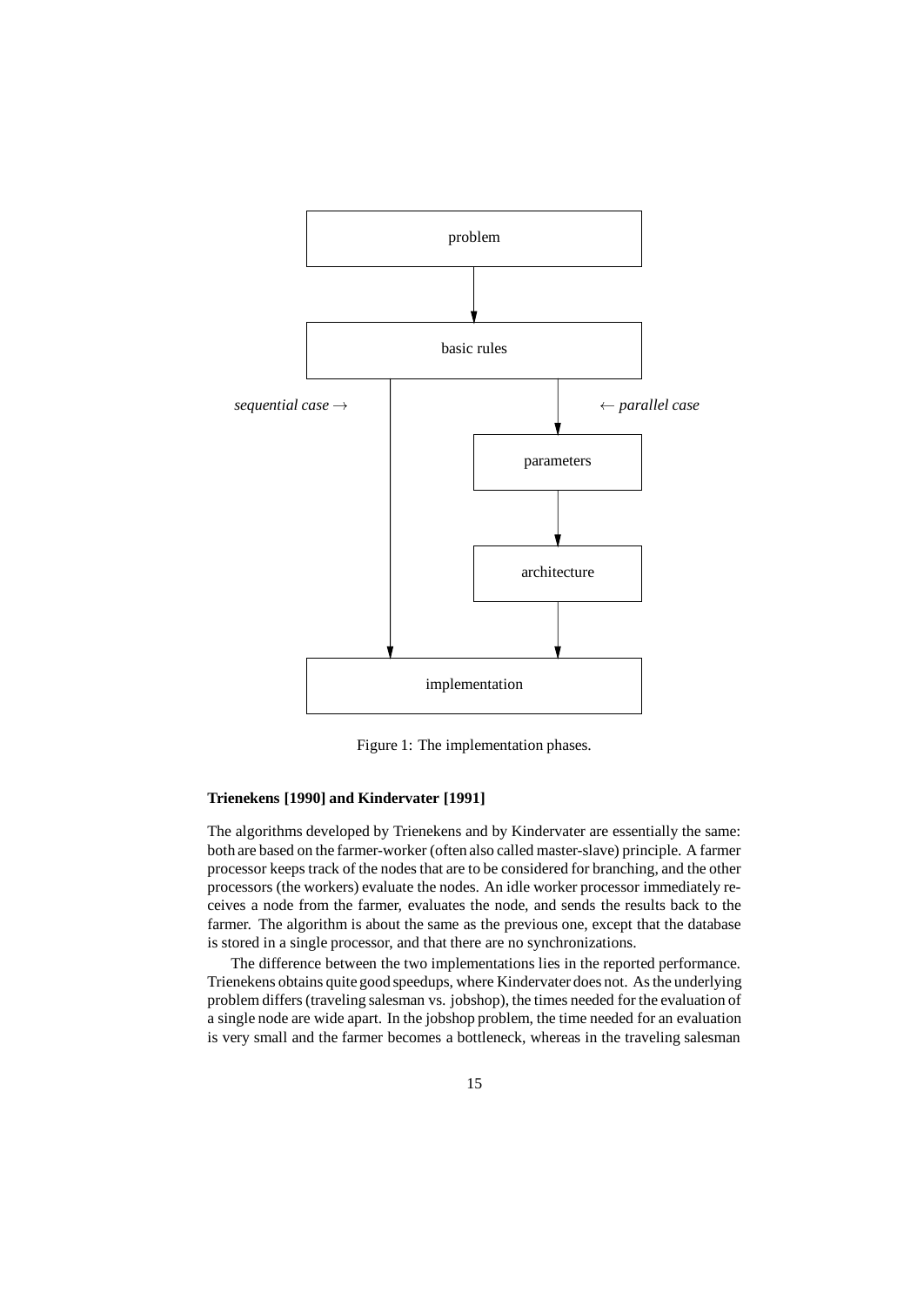problem this is not the case. A theoretical explanation will be given in the next subsection.

#### **Vornberger [1987] and Clausen & Träff [1991]**

Both Vornberger and Clausen & Träff exploit the distributed data model: each processor maintains its own database with active nodes. Vornberger implements his algorithm on a network of transputers, and Clausen & Träff make use of an iPSC hypercube. In both algorithms, the distribution of the workload is done 'on overload'. A processor determines after the evaluation of a node and the corresponding update of its database, whether or not to send nodes to neighboring processors.

In Vornberger's algorithm, a processor decides to send a node to neighboring processors on a time-stamp basis. After a certain amount of time, a processor sends nodes (if available) to neighboring processors. The interval varies for each neighbor, depending on the quality of the last node received from that neighbor.

Clausen & Träff develop a different mechanism. Here, a processor determines whether the size of its database is acceptable. If it contains too many nodes, the superfluous nodes are sent to neighboring processors. The maximum size of the local database is updated dynamically according to some heuristic rules.

Further, both algorithms are completely asynchronous, and processors cannot be interrupted. Incoming messages are dealt with after the evaluation of a node.

#### **Jansen & Sijstermans [1989]**

Jansen & Sijstermans also use the distributed data model. However, they work with processes instead of processors. The algorithm employs a variable number of identical processes, each of which examines its own part of the subtree. While evaluating a node, a process can decide to create an additional process that evaluates a child node of the current node and all children thereof. The newly created process performs its work independently of the creating process.

The number of processes that can coexist, and hence the decision whether or not to create a new process, depends on the target architecture and on the problem instance to be solved.

#### **Miller & Pekny [1989]**

The algorithm by Miller & Pekny is based on the 'processor shop' model. It uses two different databases, the first one contains nodes that still have to be evaluated completely, and the second one with nodes, whereof the bound has been computed, but that are waiting to be branched.

An idle processor first tries to select a node from the database with nodes that have to be completely evaluated. On success, the processor computes the bound for that node and puts the node, if it cannot be eliminated, in the second database. If the first database is empty the processor selects a node from the second database, decomposes the node, and puts the children generated in the first database. If both databases are empty, the processor waits until work becomes available in either one of the databases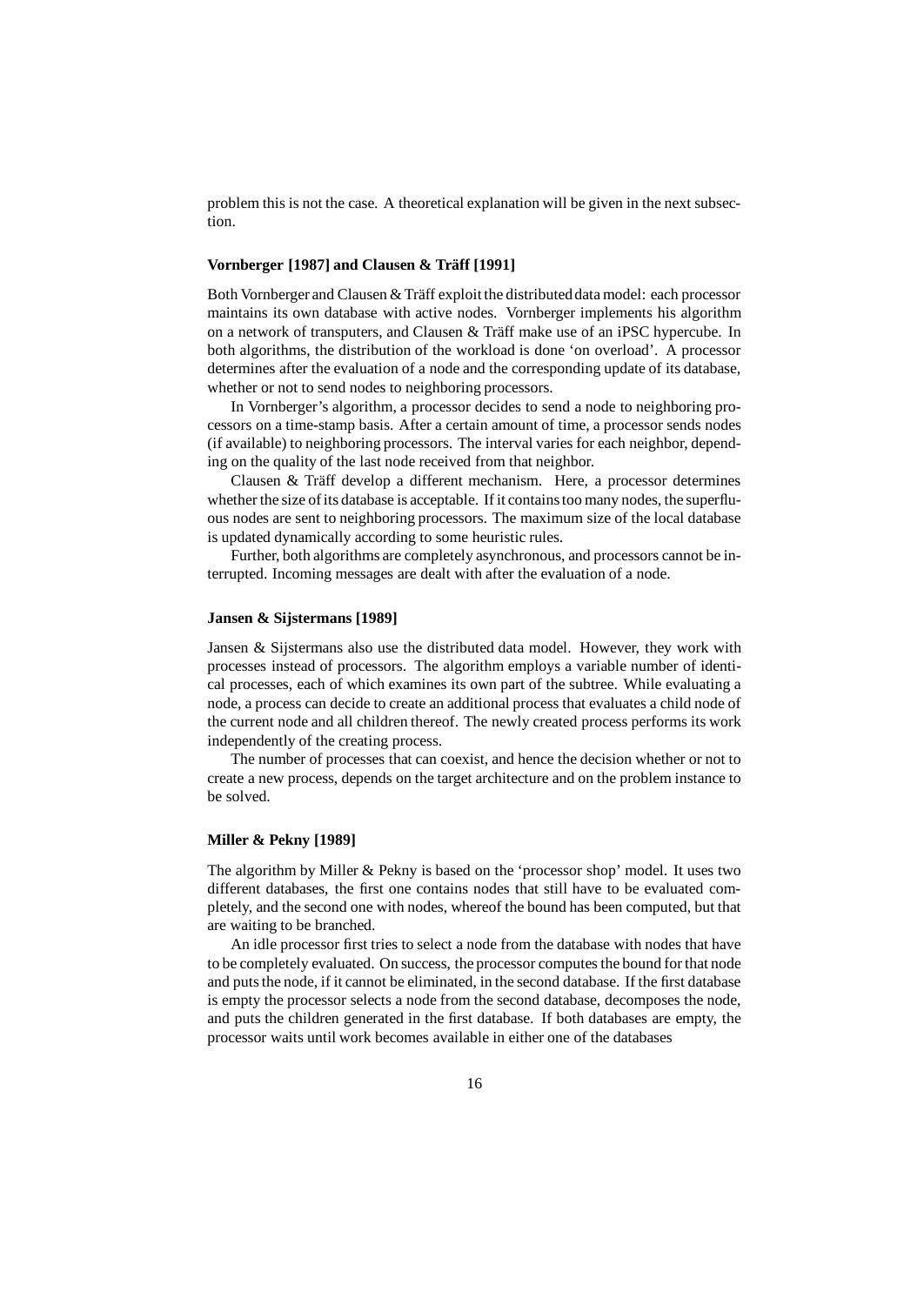This algorithm also fits in the taxonomy. It can be seen as an asynchronous algorithm withinthe shared data object model with units of work at the level of the execution of the basic branch and bound rules.

#### **4.3 Analysis**

As the examples show, there exists a broad scale of implementations of parallel branch and bound algorithms. In the first place, architectures are very different from each other. Algorithms efficient on one machine may behave poorlyon another one. But even given a specific architecture, there may be no ideal implementation. Not only the nature of the problem to be solved, but also the shape of the search tree to be explored influences the performance of an actual implementation.

Parallel branch and bound algorithms encountered in the literature try to capture all possible applications, but most of them only obtain near optimal results for the problem at hand given a specific architecture. To overcome such situations, we would need a prediction of what to expect when actually performing a parallel evaluation of the search tree.

There has not been done much research into the search trees generated by branch and bound algorithms. Smith [1984] randomly generates search trees and analyzes the time and space complexity of their exploration in the sequential case. Evidence is presented that the traveling salesman problem can be solved in polynomial time, i.e., that the generated search tree has a polynomial number of nodes on the average. For an algorithm to be successful in the parallel case, at any time the number of nodes available for evaluation should be high enough to keep processors busy. As Smith does not make any statements in this direction, more research should be done, hopefully leading to interesting results.

As long as a theoretical description of generated search trees does not exist, one could try to give a theoretical explanation of the observed behavior of the algorithm, and extend this to the general case. Among the few things that have been done in this respect is the investigation of the occurrence of *anomalous behavior*, i.e., adding a processor to the computer at hand decreases the running time for a problem instance more than can be expected from just adding computational power to the system, or the addition of a processor causes a slowdown. As the results in this area do not affect our argumentation, we do not go into detail, but refer to Corrêa & Ferreira [1995] for an overview and further references. As another example, we will discuss the *queueing network* model developed by Boxma & Kindervater [1991]. The model can be used to describe the farmer-worker algorithm from Trienekens [1990] and Kindervater [1991] (see the previous subsection), and to analyze the observed different speedups.

Recall that in the farmer-worker model, a farmer keeps track of the generated search tree, and sends a node to a worker as soon as one becomes idle. The workers evaluate the nodes they receive, send the results back to the farmer, and wait for the farmer to send a new node for evaluation.

This gives rise to the queueing model of Figure 2, with *P* customers, each customer corresponding to one particular worker. This is a well known queueing model, often referred to as the *machine repair* model (the *P* customers being *P* machines which after breakdown have to be repaired in repair facility *F*).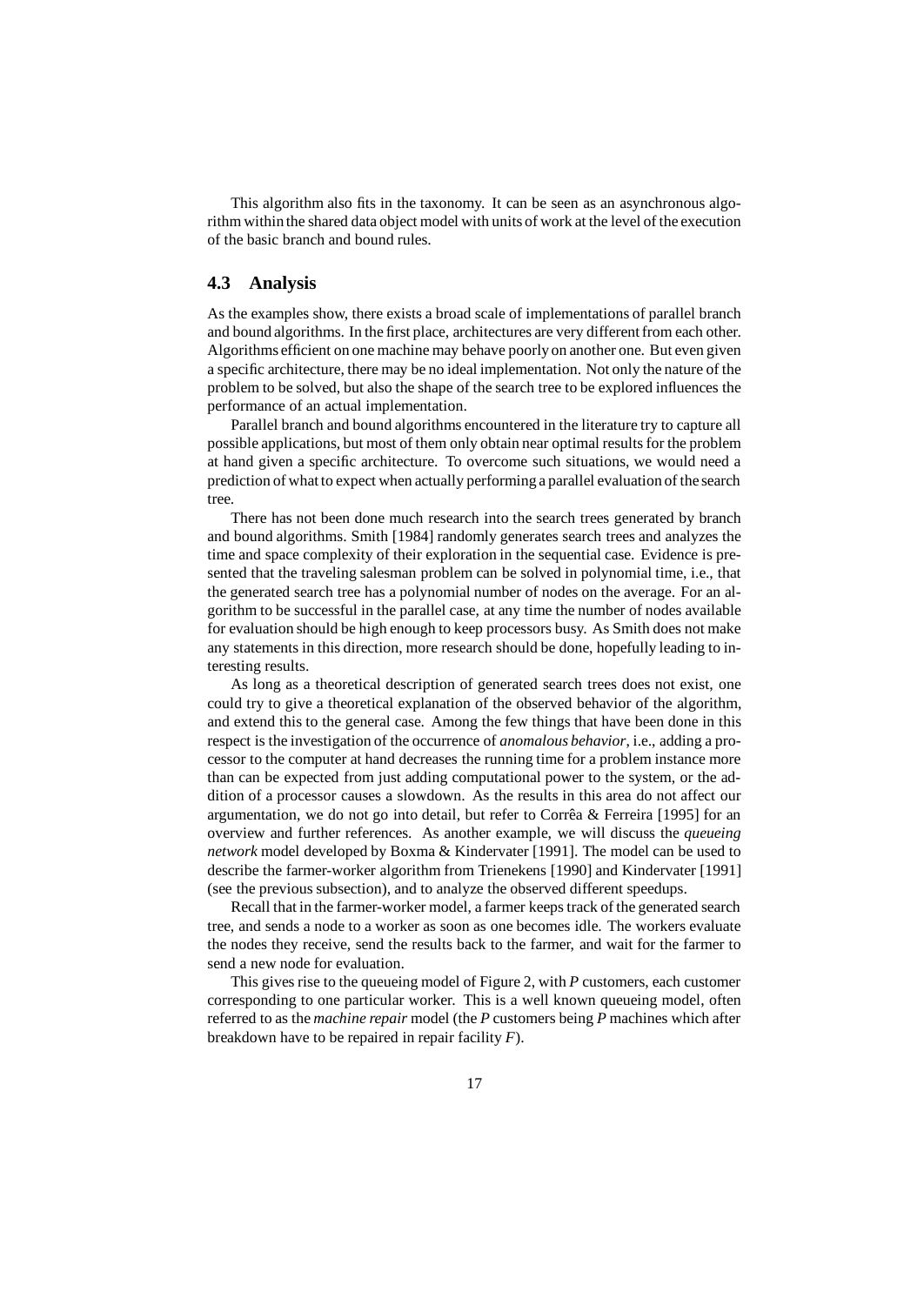

Figure 2: The machine repair model.

The machine repair model has been extensively studied in the queueing literature (see, for example Tijms [1986]). Under the assumption that the service times at the *P* servers  $W_1, \ldots, W_p$  of service station *W* are independent, identically distributed with mean  $1/\alpha$ , and the service times at *F* are independent, negative exponentially distributed stochastic variables, with mean  $1/\beta$ , the number of busy servers at *W* is given by:

$$
r[1-\frac{r^P/P!}{\sum_{j=0}^P \frac{r^j}{j!}}],
$$

 $r = \beta/\alpha$ .

Figure 3 displays the fraction of busy servers as a function of  $\beta/P\alpha$ . The figure shows that, for  $P > r$  ( $\beta / P\alpha < 1$ ), the fraction of busy servers decreases rapidly, when  $β$ *P*α decreases.

The results of Trienekens and Kindervater are now easily explained. In the traveling salesman problem the value of  $\beta/P\alpha$  is greater than one and good speedups are obtained, whereas in the jobshop this value is small and the observed speedup is poor.

Although the model is a simplification of the real world (e.g., it assumes that there are always enough nodes available for evaluation, the average speed of the farmer is assumed constant, etc.), it can be a useful tool for the development of a parallel branch and bound algorithm, because it gives a good indication whether or not the shared data object model is the right choice.

with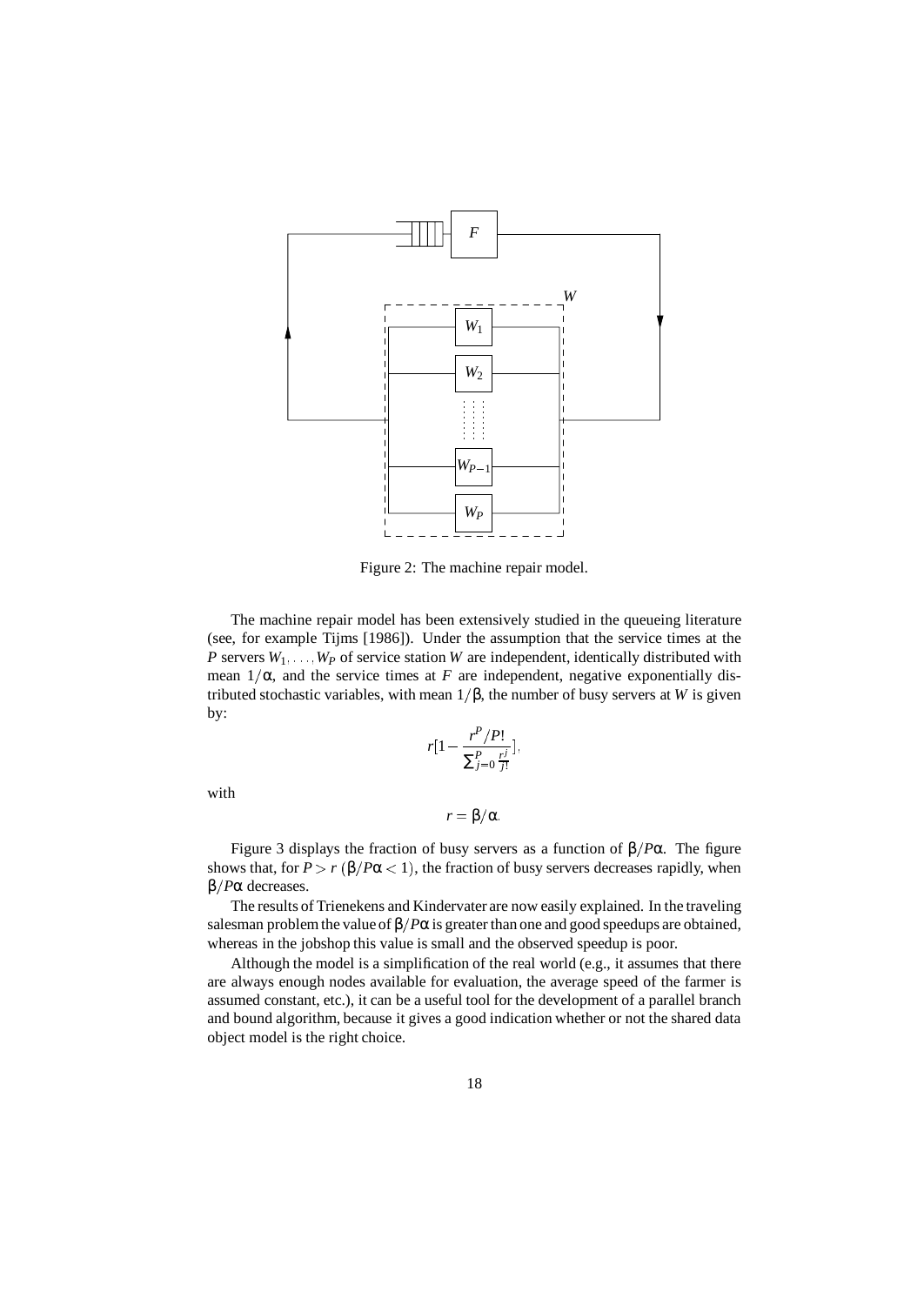

Figure 3: Fraction of busy servers as function of  $\beta/P\alpha$  for  $P = 1, 2, 4, 8, 16, 32, 64, 128$ .

To conclude this section, we would like to stress that more research in this area could lead to a better understanding of parallel branch and bound algorithms.

## **5 Towards an abstract model for branch and bound**

In the preceding sections, we have seen that a parallel branch and bound algorithm can be investigated at three levels. First of all, there is the level of a branch and bound model, which is captured in the interface of a generic branch and bound system. At this level, statements about the relative efficiency of the user provided operators can be formulated (e.g., branching is fast, but bounding is time consuming), and the complexity of the problem in terms of the size of the search tree or its critical subtree can be described (cf. Corrêa & Ferreira [1995]).

The second level is the design level. Relevant issues are discussed in Section 4.1, like synchronicity versus asynchrony, distributed versus centralized open lists, determination of the unit of work, etc.

The third level has been more implicit up till now. It is the level of the target architecture on which the parallel program has to run. Apart from all the technical details that we try to avoid when using generic systems, there are also efficiency parameters at this level. For instance, a transputer rack is optimized towards communication speed, and the ratio of the computation power of the processors versus the communication efficiency favors the communication. On a number of fast work stations connected via ethernet, the ratio is turned around.

Apart from technicalities, the essential decisions on how a branch and bound algorithm is parallelized are taken at the second level. There is, however, an interplay between the different levels. As an example, consider the decision whether or not to use a centralized open list. The decision is taken at the second level, but it is, amongst others, influenced by the time needed for branching and bounding or the shape of the search tree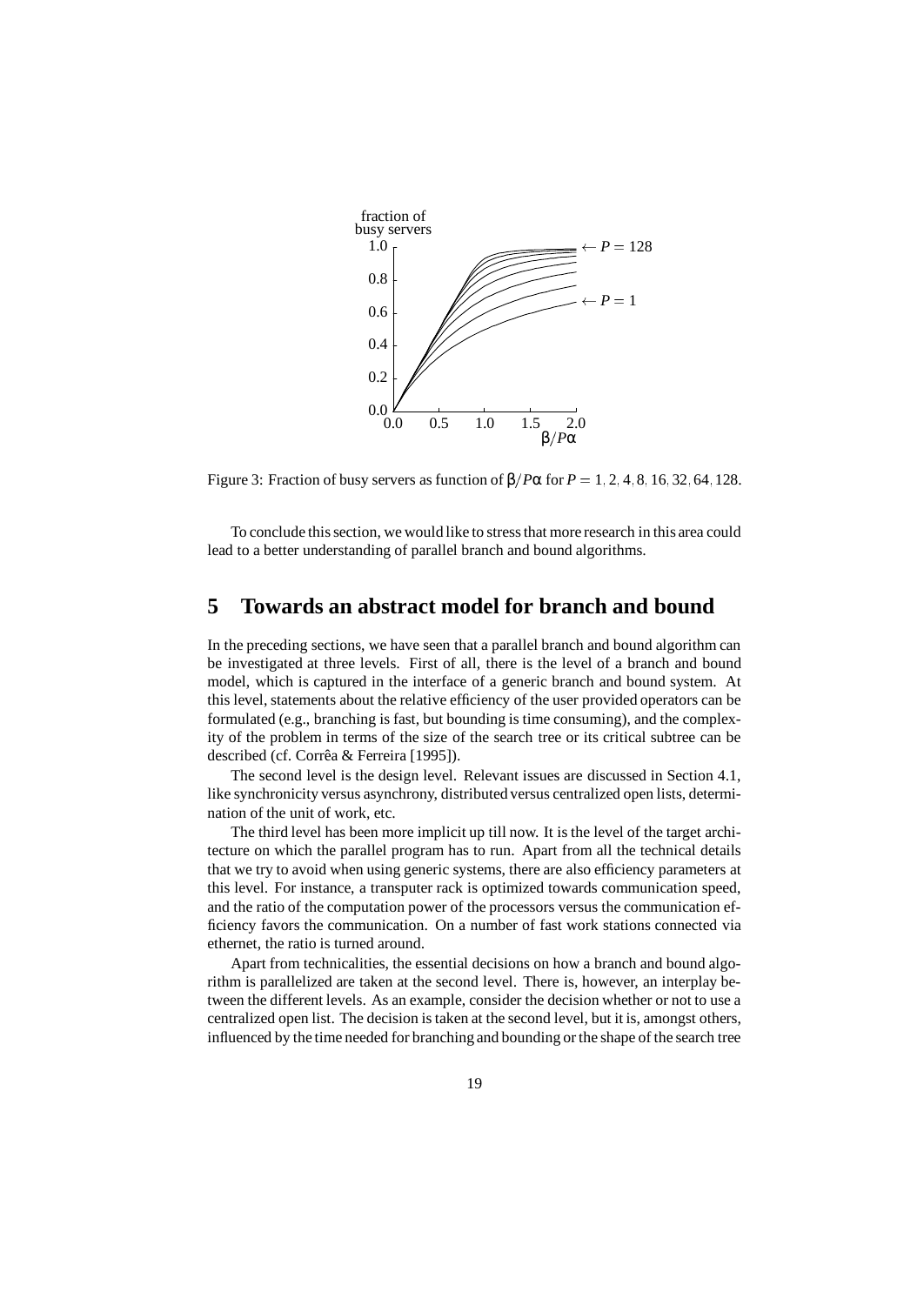to be generated (first level), and the interprocessor communication (third level).

In the generic branch and bound systems from the literature, the flexibility at the highest level is abundant. The user is completely free to specify the implementation of the basic rules. At the design level, there is much less liberty. The only system offering some freedom is the East Anglia system, where a few parameters can be set to one of a few predefined values. Once the parameters are set, however, they cannot be dynamically adjusted.

At the bottom level, the generic branch and bound systems proposed in the literature are completely rigid: the target architecture is fixed. An interesting question is how generic systems behave when they are implemented on different architectures. Stated otherwise, one could wonder whether it is always straightforward to translate a branch and bound algorithm, specified in a generic framework, to an arbitrary architecture. We suspect that this is not the case, and that the user should be able to provide some hints as how the translation should be performed.

Our aim is to combine the ease of use of generic branch and bound with the flexibility that different design strategies and different target parallel architectures offer. That is to say, we want to use generic branch and bound, but still be able to obtain an algorithm for our specific problem, based on the right decisions at the design level. One of our problems is to find a way to introduce the desired flexibility.

Consider the discussion of the algorithms by Kindervater and Trienekens in Section 4.2. We would like to be able to express that a better strategy in the jobshop algorithm (Kindervater) is to solve nodes to optimality, whereas for the traveling salesman problem (Trienekens) nodes should be evaluated only one level deep, i.e., it should be possible to indicate the best unit of work. In an ideal situation, the setting of the unit of work is derived from information obtained at the first level (execution of the branch and bound rules is relatively time consuming in the Trienekens case, and relatively efficient in the Kindervater case), and at the third level (the description of the target architecture).

The above discussion suggests that there is a need to formulate decisions at the design level. To this end, we propose to introduce a computational model, or abstract machine. The concept is depicted in Figure 4.

The abstract model is intended to define a virtual parallel architecture. The idea is that it should be possible to formulate design decisions in terms of the abstract machine, whereby the peculiarities of the target architecture remain hidden (the advantage of generic branch and bound), without sacrificing expressivity. For instance, it should be able to specify that there are many workers evaluating nodes and a single farmer maintaining the open list, without making explicit on which machine the open list should reside, or even whether the farmer and a worker should share one processor.

The approach has the following additional advantages. Using the abstract machine, one could specify parameters of the underlying architecture, e.g., adjacent processors can communicate fast, but broadcasts might be expensive. A very promising feature is that the computation can be monitored in terms of the abstract machine. One could envision that the user is presented graphical feedback about the computation going on, such that a better understanding of the behavior of the algorithm can be obtained.

We do not know what language or graphical system should be used to define the abstract machine level. One idea is to base the abstract machine on the farmer-worker model in which the *farmer process* is responsible for delegating work to and accepting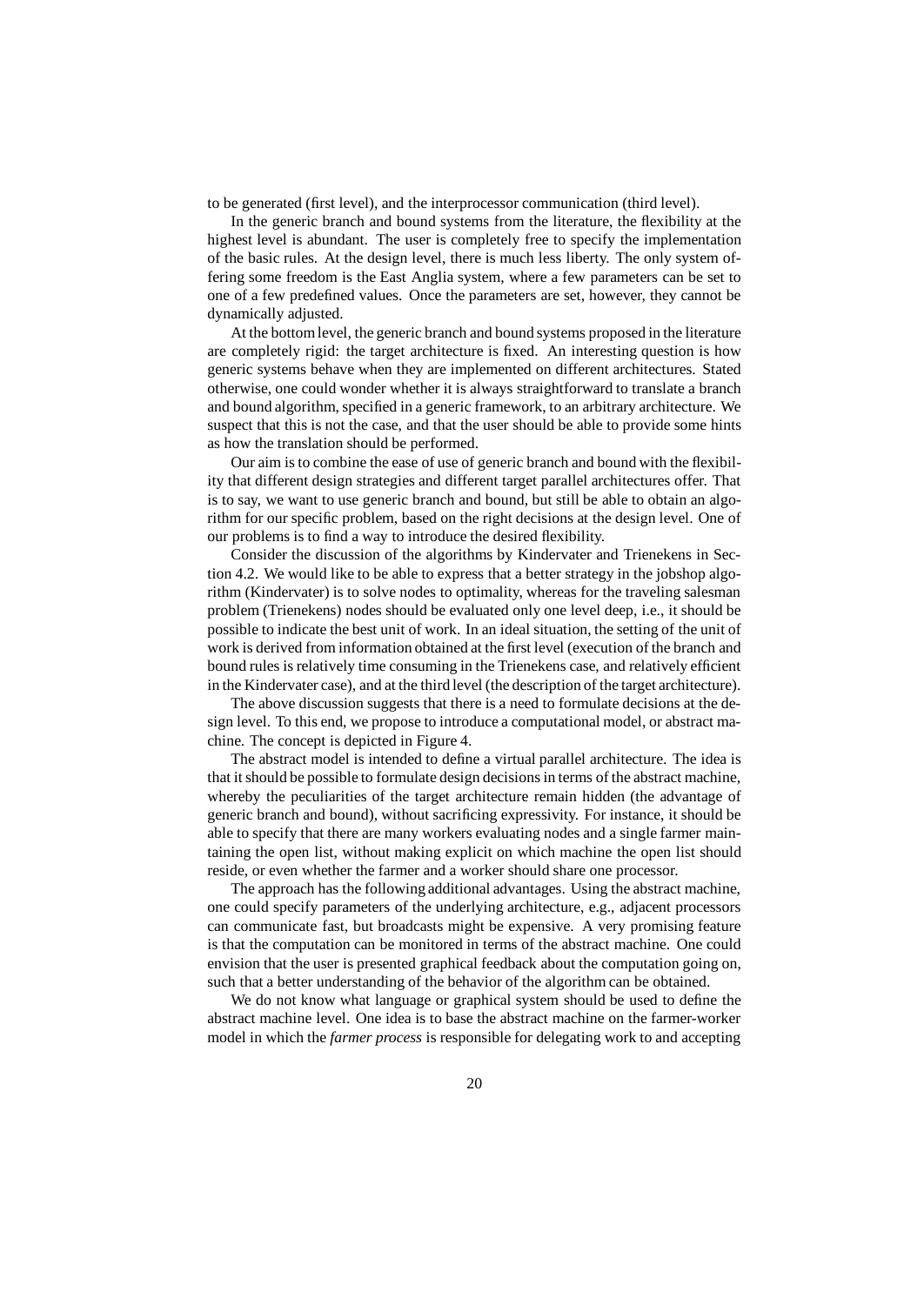

Figure 4: The abstract machine.

results from the workers. That is, the farmer should implement the selection strategy, and do some of the global pruning. Notice that we speak of one farmer, but that it is quite possible to have a distributed implementation of the process. Of course, the decision to have more than one farmer process should be expressible in our model.

The *workers* are then responsible to apply the other branch and bound operations, e.g., branching, bounding and local elimination of subproblems. In this case too, it might be conceptually simpler to talk about one worker, but again the availability of more workers should be expressible in our model.

Apart from farmers and workers, it seems that another type of process is needed, for which we coin the name *supervisor*. This process should handle all meta-information, and monitor the traffic and the idleness of the workers and farmers. The supervisor should also be responsible to interact with the user, providing information about the way the computation is evolving. Finally, one should be able to program the supervisor so that it will execute feedback loops, based on the way the computation proceeds, and according to the options that the supervisor has at its proposal (e.g., switch to another boundingrule if one is available, or change the number of farmer and worker processes).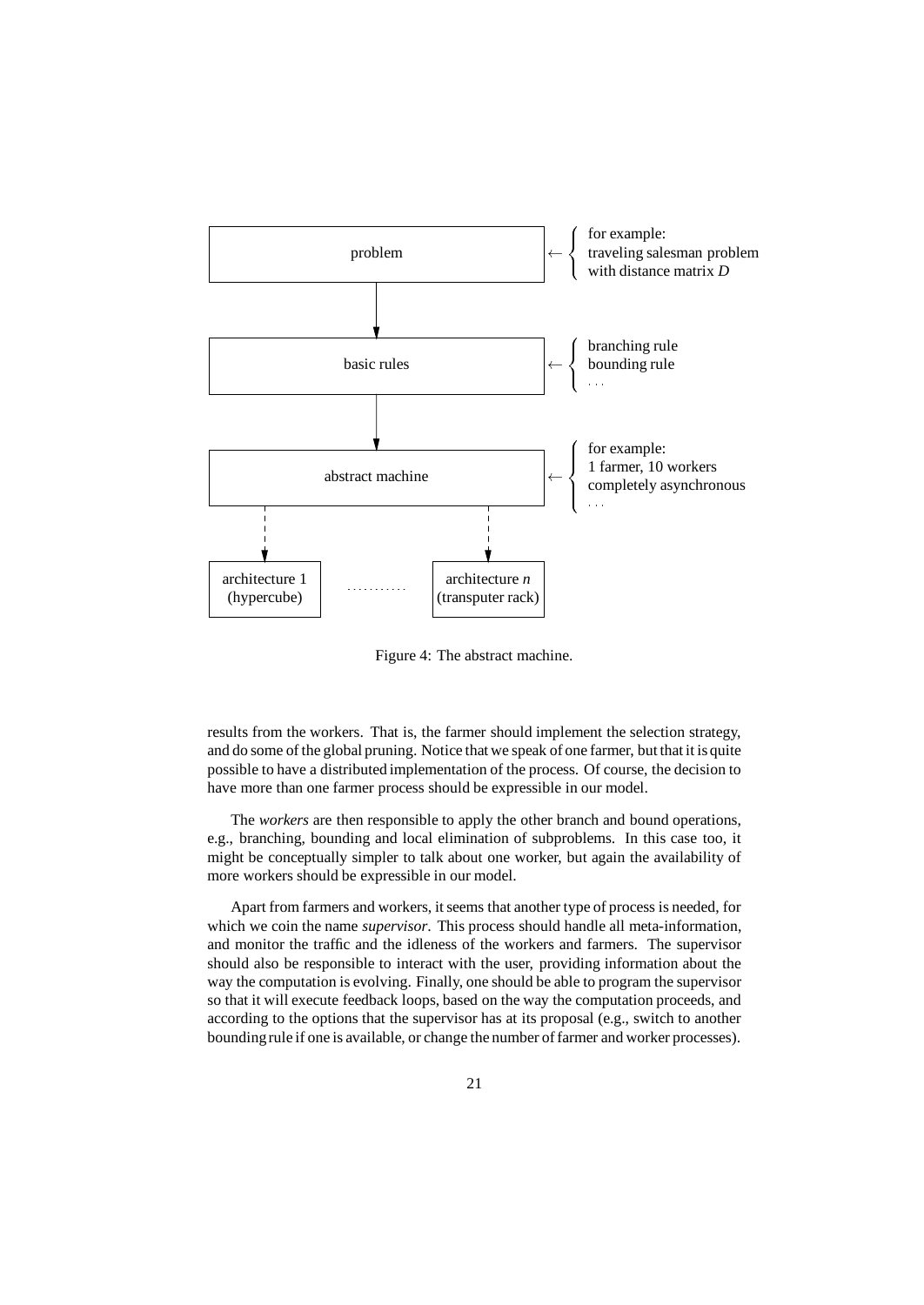# **6 Conclusions and future work**

In this paper, we gave an overview of abstract branch and bound models and of proposals for generic branch and bound systems. Branch and bound models vary from very abstract ones, which are difficult to implement, to more concrete ones, which can be turned into an interface of a generic branch and bound system in a rather straightforward way.

A generic branch and bound system should not only specify an interface, given by the basic branch and bound rules, but should also generate an efficient implementation, different for each particular parallel architecture. Closer inspection of existing systems shows that a user is completely free in specifying an implementation of the basic branch and bound operators. There is, however, much less choice at the deeper levels of the implementation: the target architecture is fixed, and the intermediate level, on which design decisions are taken regarding load balancing, data distribution, etc., can only be influenced in one of the proposed systems, and then only in a rather inflexible way.

As a remedy, we propose to add a new layer to a generic branch and bound system, the so called *abstract machine* through which it is possible to generate more flexibilityin specifying design options. The machine abstracts from peculiarities of specific concrete parallel architectures, thus allowing the user to concentrate at the higher level design issues.

Another advantage of the approach is that the system can give feedback to the user on how the computation proceeds in terms of the abstract machine, and that it seems possible to specify feedback actions to be taken by the systems in case bottlenecks in the execution of the program are detected.

The ideas presented in this paper are sketchy. It seems that much research is still needed. For instance, it is not at all clear how an abstract machine should be defined, and what should be expressible in it. Furthermore, we need to investigate the flexibility of the interface defined by the generic branch and bound systems proposed in the literature. We plan to recode some existing branch and bound algorithms in terms of these systems, in order to find out whether refinements are needed.

In the end, we hope to arrive at a system that is robust, easy to use, and yet flexible enough to accommodate a broad range of different branch and bound implementations on parallel architectures of different types.

# **References**

- [1] O.J. Boxma, G.A.P. Kindervater (1991). A queueing network model for analyzing a class of branch-and-bound algorithms on a master-slave architecture. *Oper. Res. 39*, 1005–1017.
- [2] J. Clausen, J.L. Träff (1991). Implementation of parallel branch and bound algorithms - experiences with the graph partitioningproblem. *Ann. Oper. Res. 33*, 341– 349.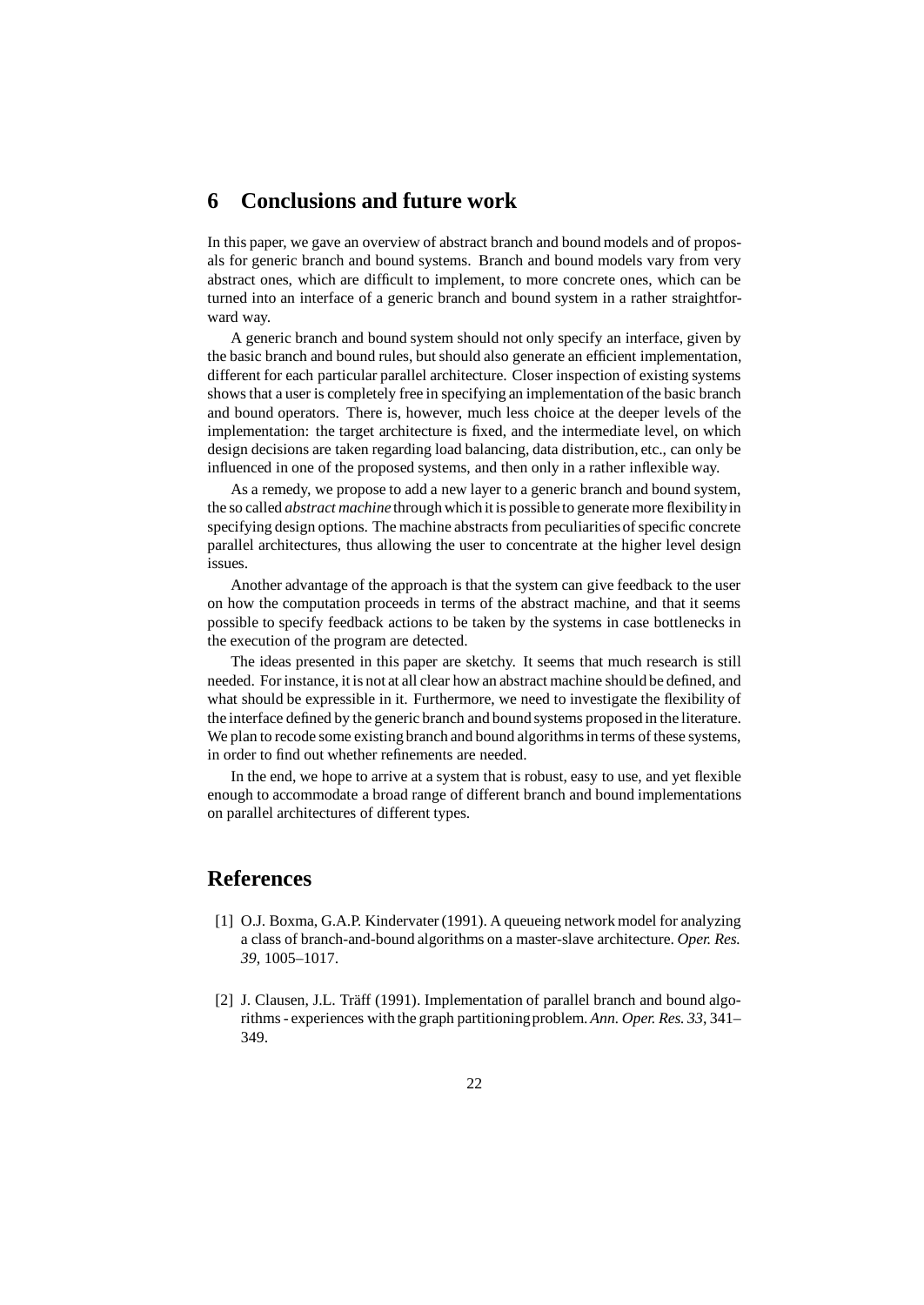- [3] R. Corrêa, A. Ferreira (1995). Parallel best-first branch-and-bound in discrete optimization: a framework. *Solving Combinatorial Optimization Problems in Parallel*, LNCS, Springer, Berlin, to appear.
- [4] V.-D. Cung, S. Dowaji, B. Le Cun, C. Roucairol (1995). The outcome of a knowhow: a branch-and-bound library. *Solving Combinatorial Optimization Problems in Parallel*, LNCS, Springer, Berlin, to appear.
- [5] A. de Bruin, H.W.J.M. Trienekens (1992). *Towards a Taxonomy of Parallel Branch and Bound Algorithms*, Report EUR-CS-92-01, Department of Computer Science, Erasmus University, Rotterdam.
- [6] W.L. Eastman (1958). *Linear Programming with Pattern Constraints*, Report BL 20, The Computation Laboratory, Harvard University, Cambridge.
- [7] R. Finkel, U. Manber (1987). DIB a distributed implementation of backtracking. *ACM Trans. Prog. Lang. and Syst. 9*, 235–256.
- [8] P.C. Gilmore (1962). Optimal and suboptimal algorithms for the quadratic assignment problem. *J. Soc. Indust. Apl. Math. 10*, 305–313.
- [9] T. Ibaraki (1976). Theoretical comparisons of search strategies in branch-andbound algorithms. *Int. J. Comput. Inform. Sci. 5*, 315–344.
- [10] T. Ibaraki (1977a). On the computational efficiency of branch-and-bound algorithms. *J. Oper. Res. Soc. Japan 20*, 16–35.
- [11] T. Ibaraki (1977b). The power of dominance relations in branch-and-bound algorithms. *J. Assoc. Comput. Mach. 24*, 264–279.
- [12] T. Ibaraki (1978). Branch-and-bound procedure and state-space representation of combinatorial optimization problems. *Inf. Control 36*, 1–27.
- [13] J.M. Jansen, F.W. Sijstermans (1989). Parallel branch-and-bound algorithms. *Future Generations Comput. Syst. 4*, 271–279.
- [14] G.A.P. Kindervater (1991). *Exercises in Parallel Combinatorial Computing*, CWI Tract 78, Centre for Mathematics and Computer Science, Amsterdam.
- [15] N. Kuck, M. Middendorf, H. Schmeck (1993). Generic branch-and-bound on a network of transputer. R. Grebe et. al. (eds.). *Transputer Applications and Systems '93*, IOS Press, 521–535.
- [16] V. Kumar, L.N. Kanal (1983). A general branch and bound formulation for understanding and synthesizing And/Or tree search procedures. *Art. Intelligence 21*, 179–198.
- [17] A.H. Land, A.G. Doig (1960). An automatic method for solving discrete programming problems. *Econometrica 28*, 497–520.